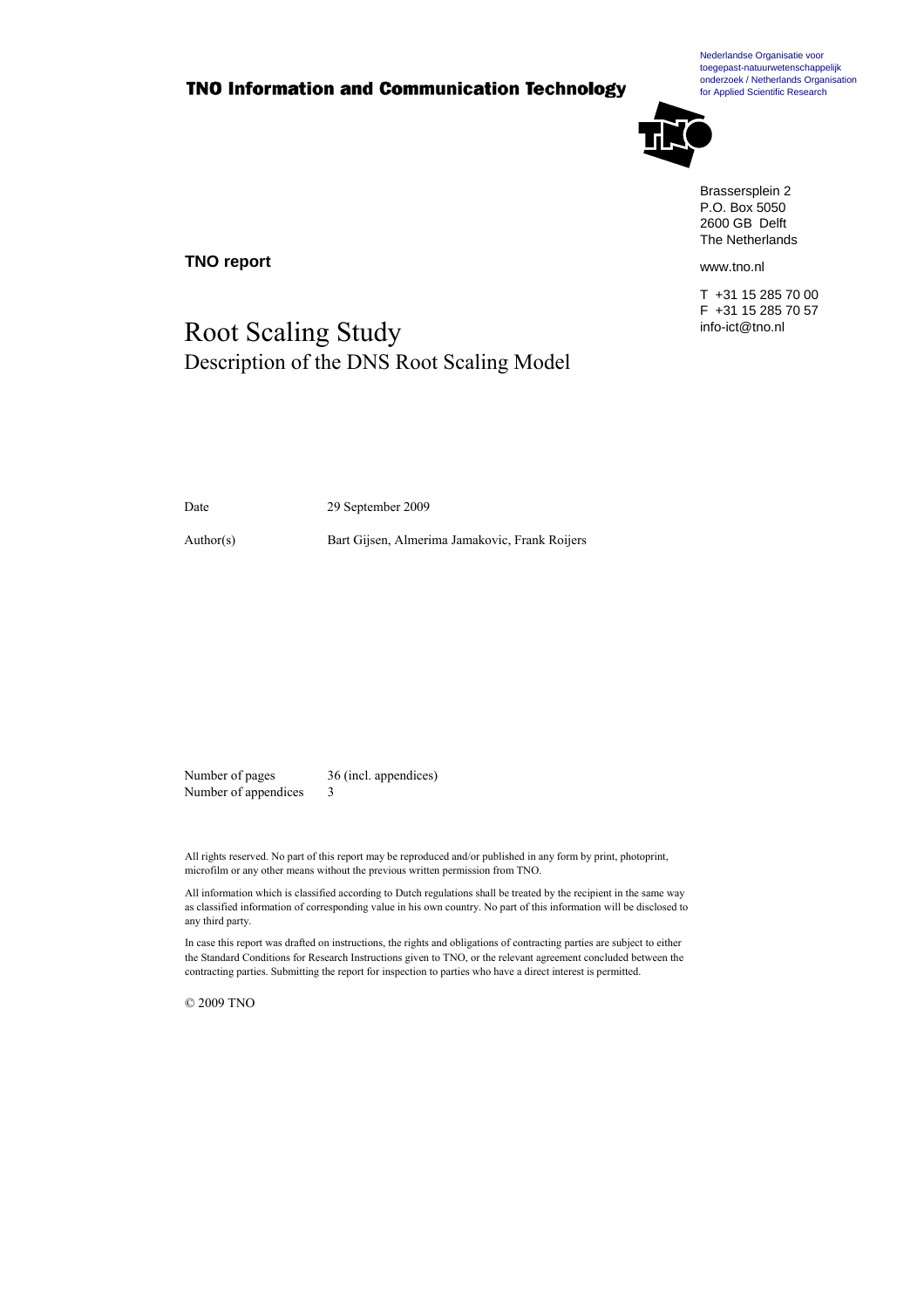#### *Background*

This report is a deliverable of the Root Scalability Study. A specification of the study context, the goals, timelines, deliverables, etc. can be found in [2]. This report describes the modeling contribution to the study team by TNO. The model has been developed based on information documented in the Scaling the Root report [6].

This modeling contribution has been focused on transforming the available information about the Root DNS system into a quantitative model and simulation software. Given the time frame of the root scalability study, there was barely time to perform scalability analysis with the model. However, for purpose of model validation and to illustrate typical use of the simulation model several numerical cases were simulated.

#### *Purpose of this document*

The purpose of this document is to describe the root DNS scalability model, as a basis for:

- explanation of the quantitative root scalability model for the RSST and potentially other interested audience,
- development of the quantitative simulation model by TNO.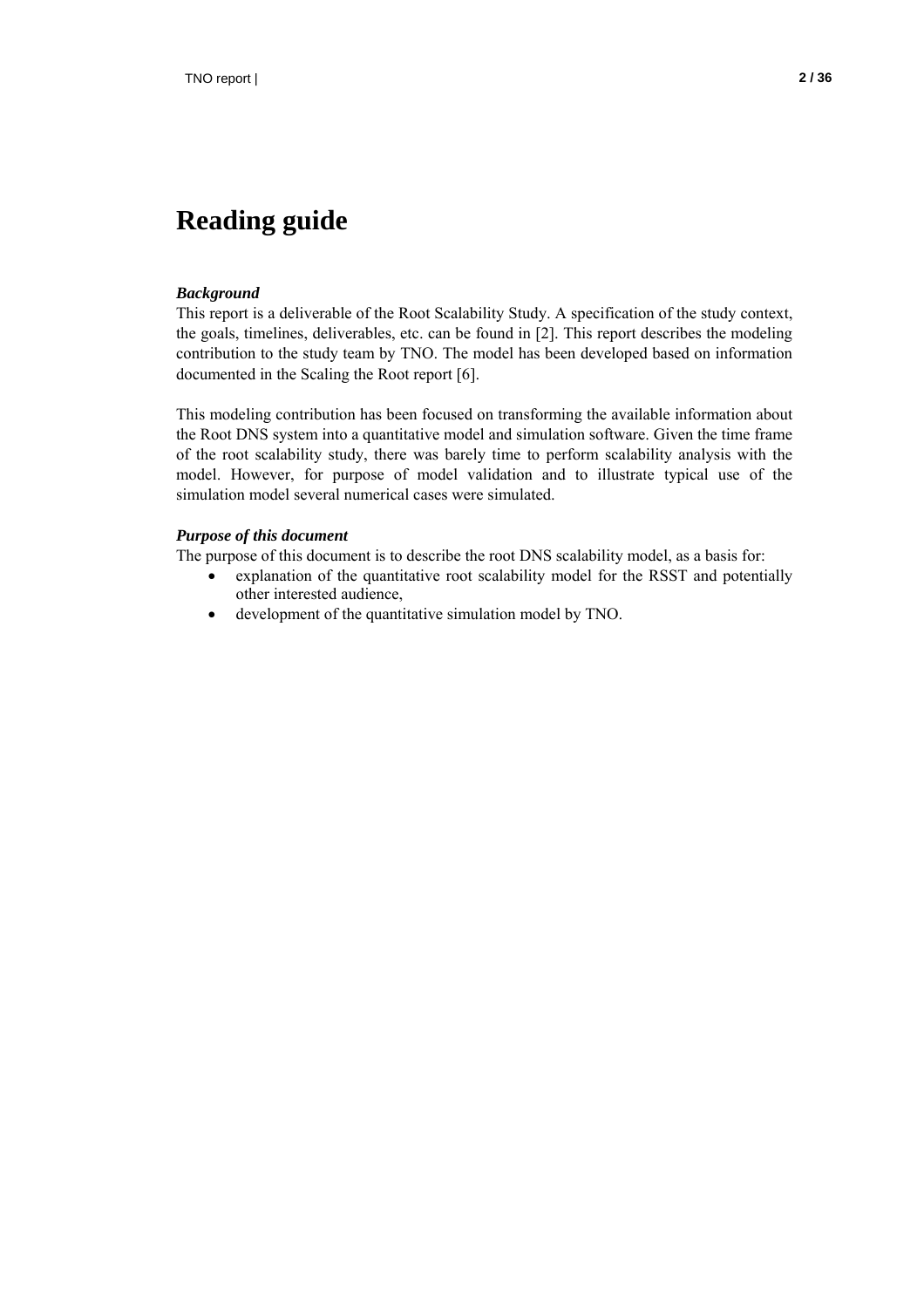# **Contents**

| 1     | <b>Introduction</b>                                            |        |
|-------|----------------------------------------------------------------|--------|
| 2     | <b>Model Description</b>                                       | 7      |
| 2.1   | Flowcharts of modeled provisioning and publication process     |        |
| 2.1.1 | Overview level: model components, flow sequence and parameters | $\tau$ |
| 2.1.2 | Provisioning side                                              | 9      |
| 2.1.3 | Publication side                                               | 15     |
| 2.2   | Modeled resources                                              | 21     |
| 2.3   | Model output                                                   | 22     |
| 2.3.1 | Change request lead time                                       | 22     |
| 2.3.2 | Change request throughput                                      | 23     |
| 2.3.3 | Change request error rate                                      | 23     |
| 2.3.4 | Root zone file loading time                                    | 23     |
| 3     | <b>Model Validation</b>                                        | 24     |
| 3.1   | Model input                                                    | 24     |
| 3.2   | Simulation cases                                               | 25     |
| 3.3   | Numerical results                                              | 26     |
| 4     | <b>Summary and recommendation</b>                              | 30     |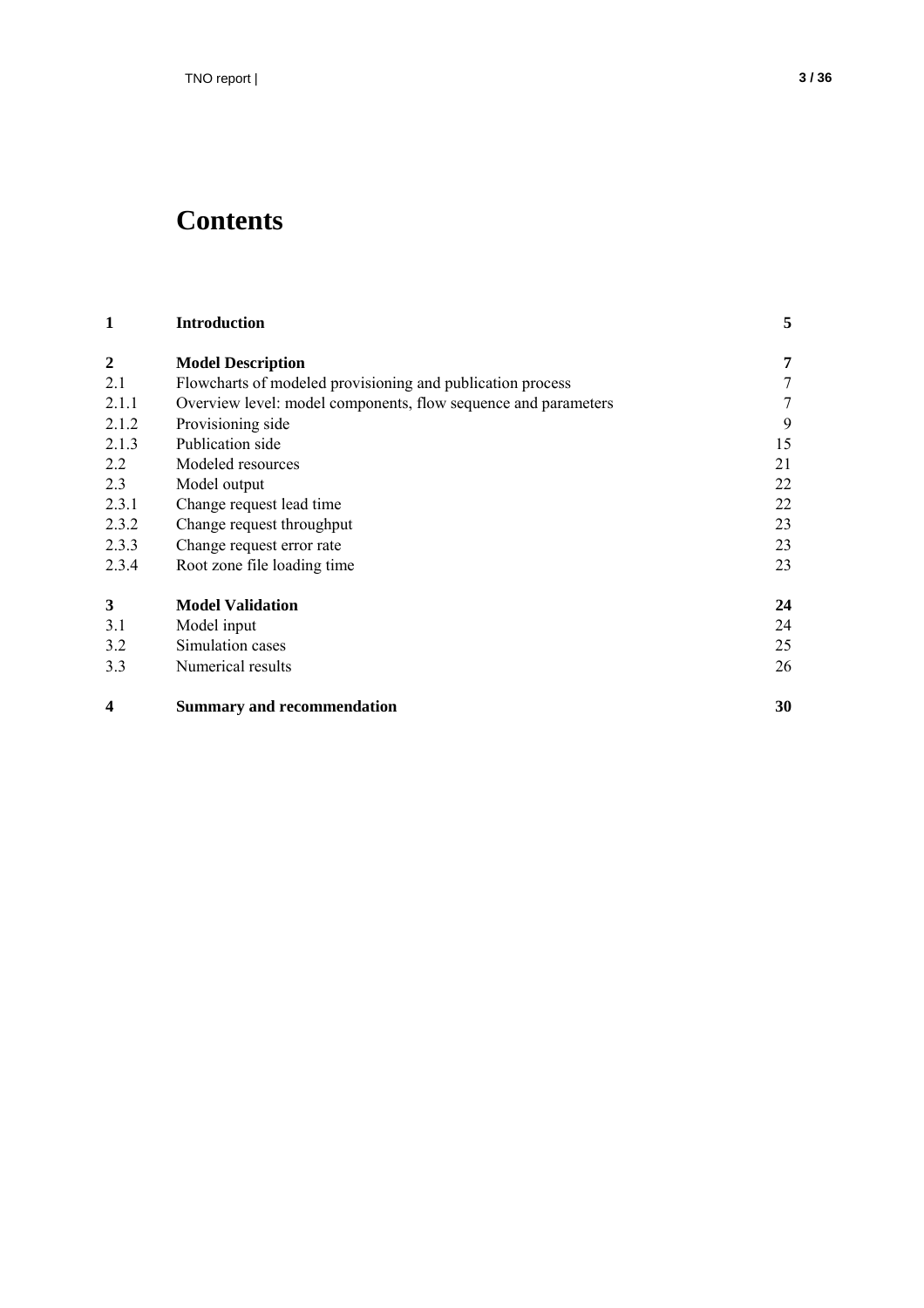## **Symbols and Acronyms**

| DM             | Distribution Master (part of the Verisign system)           |
|----------------|-------------------------------------------------------------|
| <b>DNS</b>     | Domain Name System                                          |
| DoC            | Department of Commerce                                      |
| eIANA          | Automated version of the TLD change request process at IANA |
| gTLD           | Generic TLD                                                 |
| <b>JANA</b>    | <b>Internet Assigned Numbers Authority</b>                  |
| <b>ICANN</b>   | Internet Corporation for Assigned Names and Numbers         |
| <b>IDN TLD</b> | International TLD                                           |
| IPv6           | Internet Protocol version 6                                 |
| <b>RSO</b>     | Root Server Operator                                        |
| <b>RSS</b>     | Root Server System                                          |
| <b>RSSAC</b>   | Root Server System Advisory Committee                       |
| <b>RSST</b>    | Root Scaling Study Team                                     |
| <b>SOA</b>     | <b>Start Of Administration</b>                              |
| <b>SSAC</b>    | Security and Stability Advisory Committee                   |
| TLD            | Top Level Domain                                            |
|                |                                                             |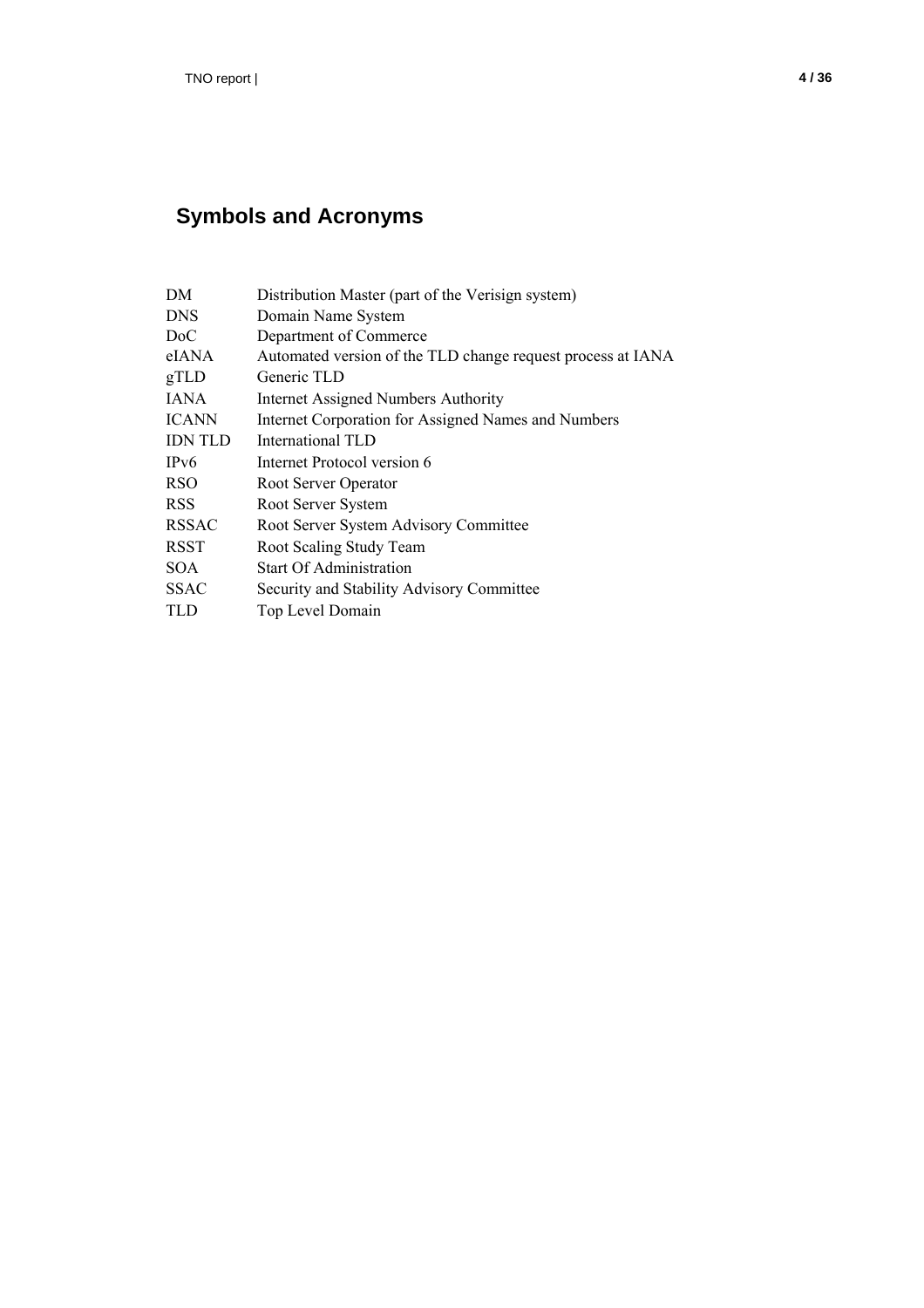## 1 Introduction

#### *Goal of the Root Scaling Model*

In accordance with the Root Scaling Study Terms of Reference and as directed by the Root Scaling Study Team (RSST), TNO will apply its quantitative modeling expertise to develop a quantitative model of the DNS Root Server system. This model will be applied to characterize and analyze the way in which the system responds to the growth of the root zone and changes to the root zone management process driven by the addition of new gTLDs and IDN TLDs, support for IPv6, and the deployment of DNSSEC in the root.

#### *Scope of the DNS Root Scaling Model*

The scope of the quantitative scalability model will be the provisioning and publication subsystems of the root server system. At high-level the provisioning and publication subsystem involve the following steps:

- 1) TLD operators submit change requests to IANA
- 2) IANA, the U.S. Department of Commerce, and Verisign collaborate to validate the request, incorporate the change into the root zone file, and load the updated file onto the Verisign distribution masters; and
- 3) the root server operators pull the root zone file from the masters and distribute it to their authoritative servers.

The scope will not include the query subsystem, in which resolvers submit DNS queries to root server instances and receive responses.

Within the provisioning and the publication side, TLD changes are at the moment processed manually. However, for this model we focus on the future automated eIANA process. Further, if the number of gTLDs will multiply and/or the size of the root file will grow, it may be expected that further changes will be made to the provisioning and publication processes. For this study however, we restrict our focus to the current processes with eIANA but without further future changes. As such the model presents a snap shot of the processes at some point in time in the near future.

Based on available quantitative data and the knowledge of the Root system present in the RSST, a model will be developed that captures the quantitative relationships among the parameters that define the system, including:

- the size of the root zone file,
- the rate at which TLD change requests are submitted (requesting changes to either delegation information or social information),
- the timing and error attributes of the processes through which each of the parties involved in the root zone management system carries out its individual designated function(s), and
- the timing and error attributes of the communication channels that carry information between and among the parties (e.g., the email communication channel between IANA and the DoC, or the distribution channel between a root server operator's main servers and its anycast servers).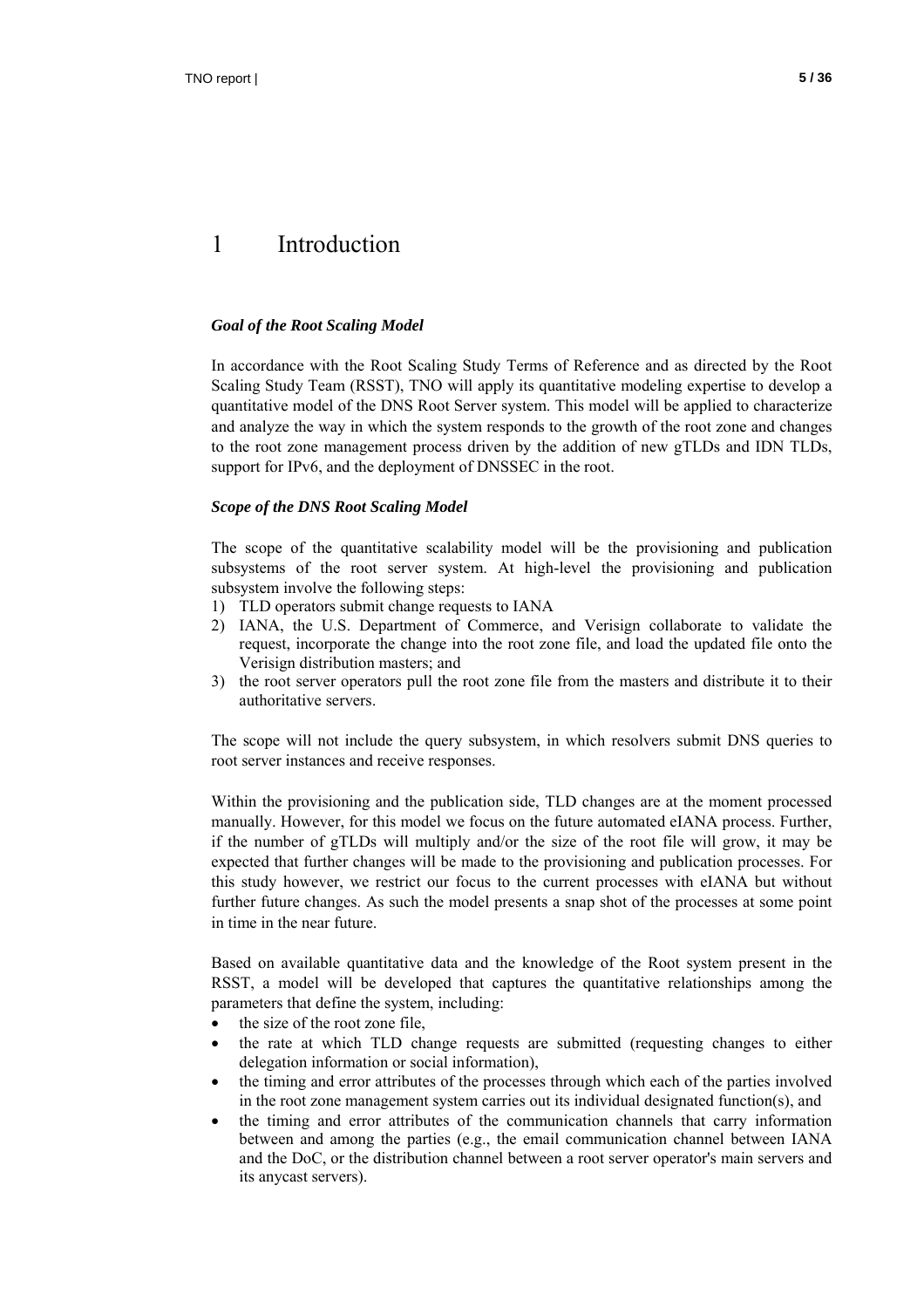$\bullet$  the likelihood of error<sup>1</sup> (a) between the submission of a change request and the corresponding update to the root zone distribution master (provisioning subsystem), and (b) between the distribution master and all of the anycast servers (publication subsystem).

#### *Modeling Approach*

 $\overline{a}$ 

The art of modeling consists of including all relevant parameters and relations between them that capture the dynamic behavior of the modeled system, while omitting all other aspects that are not relevant to the goal of the model based analysis. Typically the development of such a quantitative model is an iterative process with several model adjustment and fine-tuning steps. In order to support a flexible model development approach TNO will use its model development approach PerfICT [1]. Two specific features of this approach are its hierarchical concept and the decoupling of workflows and resources. The hierarchical modeling concept enables the creation of an initial model in which for example IANA is modeled as a black-box, which can be worked out in more detail during the modeling process without having to model the interaction between IANA and other systems in the provisioning process again. Likewise, the decoupling of resources and workflows enables to swap a modeled human resource by an automated one, without having to modify other modeled resources or workflows. Besides providing flexibility during model development the PerfICT approach also enables flexible creation of alternative models for future variants of the Root system. In line with this modeling approach, we chose to use the simulation model SW package ExtendSim (or in fact, Extend OR, version 6.0.8) to enable fast simulation SW development.

The model will first of all present a comprehensive overview of the dynamical behavior of the provisioning and publication processes of the Root system. If time permits the dynamical behavior will be visualized by means of graphical animation. Further, by performing sensitivity analyses on the input parameters the model enables ICANN to answer scalability questions such as what amount of resources are required to keep a near-zero error rate for specific scenarios of change request rates, how effective would it be to further automate specific provisioning actions, etc.

 $<sup>1</sup>$  In this study the term 'error' is interpreted as the event that a TLD change that should not be made gets made in</sup> the name servers. In particular, if that results in the undesired effect that a zone becomes "invisible". More details on the error model are described in appendix B.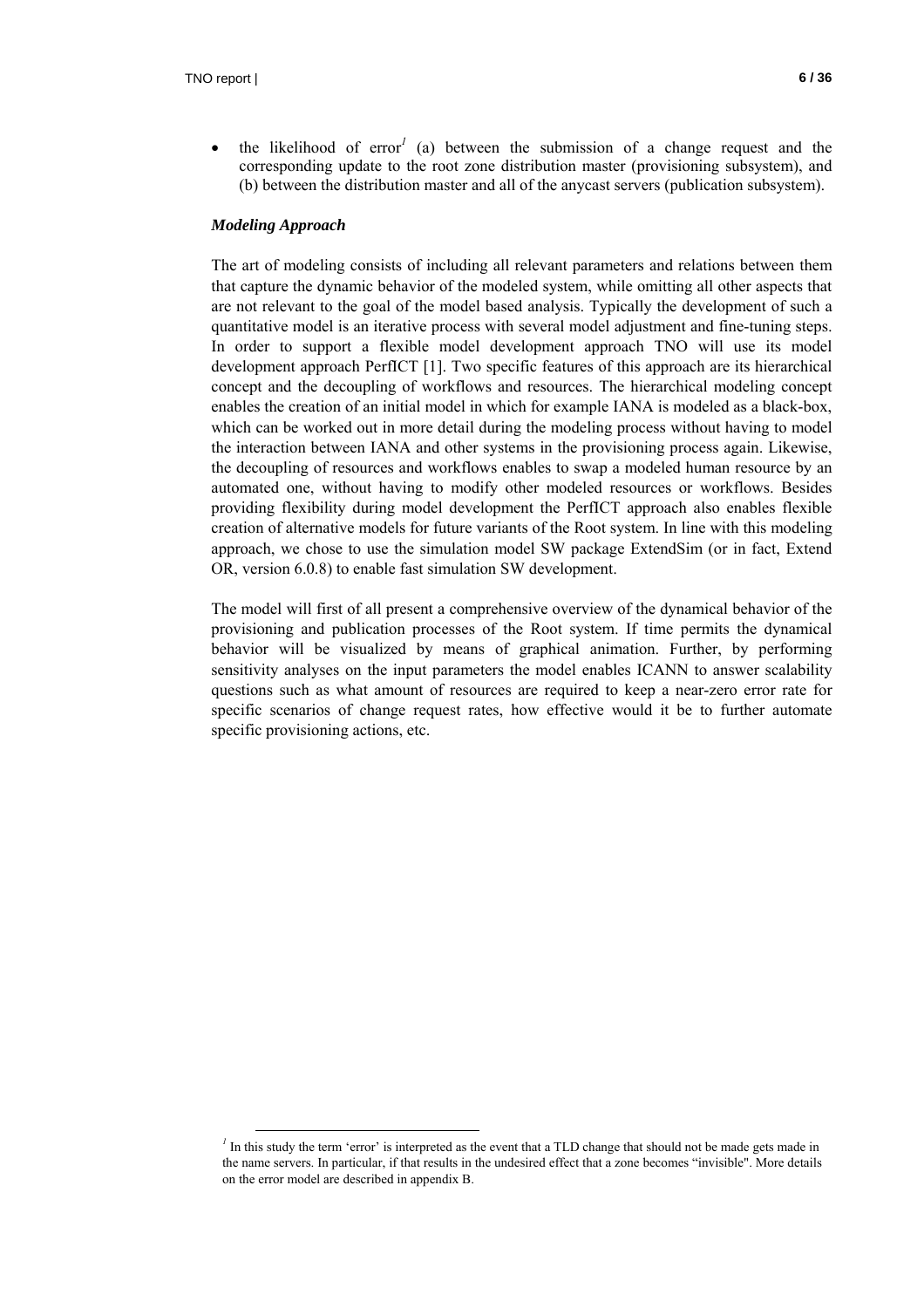### 2 Model Description

#### **2.1 Flowcharts of modeled provisioning and publication process**

#### *2.1.1 Overview level: model components, flow sequence and parameters*

The scope of the quantitative scalability model is the provisioning and publication subsystems of the Root Server system. The following actors will be modeled:

- TLDs,
- the IANA, a department within ICANN,
- the National Telecommunications and Information Administration (NTIA), an office within the US Department of Commerce (DoC),
- the Verisign Corporation, and
- the 12 Root Server operators who administer 13 'letter' root servers.

Furthermore, two types of change are distinguished:

1. delegation/name server change*<sup>2</sup>*

2. contact info change

 $\overline{a}$ 

Figure 1 gives an overview of the provisioning and publication Root Server subsystem, including the five actors to be modeled. Figure 1 gives also the flow sequence of the type of request to change delegation/name server info.



Figure 1: **Overview of the actors and processes within the provisioning and the publication subsystem of the Root Server system**

<sup>&</sup>lt;sup>2</sup> Note that in the terms of reference this request type is distinguished in two: changes in the set of name servers and changes in the addresses. However, as far as modeling the dynamic behaviour of the provisioning and processing side is concerned this distinction is not essential.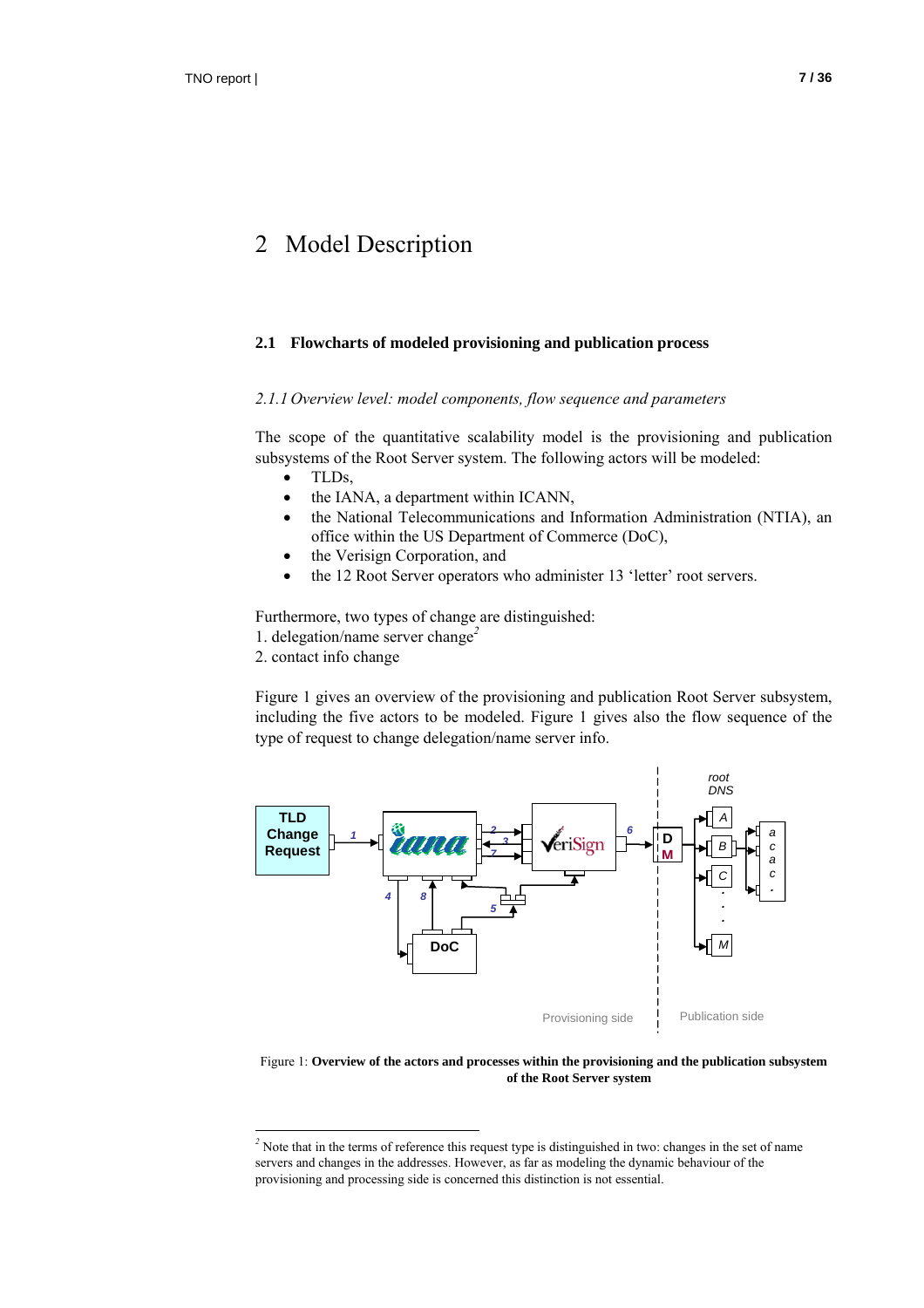$\overline{a}$ 

The flow sequence of delegation/name server change request is essentially different from a flow sequence of a request to change contact info data. For the delegation/name server type, a request to change will receive a flag<sup>3</sup> that will be assigned to the requested TLD when IANA has a legitimate request, and will be released when the previous change is submitted to the A-root server. In this sense a request to change contact info data is different from the other two provision transaction types: it does not result in a change to the root zone file, it results in a change of the social data database.*<sup>4</sup>* This means that "per TLD one change at a time" processing method only applies to changes that result in an update of the root zone file.

A request to change delegation/name server info is processed in the following manner. Changes are requested by the TLD operators*<sup>5</sup>* . In the automated eIANA process, IANA initiates the EPP transaction with Verisign (2). Verisign receives the EPP message, generates a token consisting of a human readable ASCII version of the change request, and sends it via EPP transaction back to IANA (3). Upon reception of a token, IANA sends a PGP- encrypted email request for approval to DoC (4). Verisign starts the 10 day timeout period immediately when it sees a PGP-signed email from IANA to DoC. At the same time it begins its technical check, meaning that this process is conducted in parallel with the DoC check. DoC performs its authorization process and sends a PGPencrypted email message stating "YES" to Verisign, with an identical copy to IANA (5). Versign receives the DoC approval and performs a check after which it assembles changes into the root zone database and generates the root zone file (6). Verisign completes the EPP transaction after checking that the root zone file is successfully uploaded onto the A-server (7).

If the results of the DoC authorization check are such that the DoC cannot send a "YES" within the holding period, the DoC will notify IANA via PGP-encrypted email (8), which in turn will notify Verisign to abort the EPP transaction. Versign receives the message and discards the request.

A request to change contact info data is processed in the following manner. IANA does not initiate the EPP transaction with Verisign; instead it sends a similarly as PGP-signed formulated request in an email message to DoC. Once IANA receives the DoC authorization, it updates the social data database.

In the following sections we will explain in detail the process to be followed by each individual actor.

<sup>&</sup>lt;sup>3</sup> This flag is also referred to as "semaphore" since it forces TLD operators to submit one delegation/ name server change request at a time.

<sup>&</sup>lt;sup>4</sup> The social data database is maintained by IANA. It consists of contacts and addresses. IANA derives the published "whois" database from this database. The "whois" is thus a subset of the information in the social data database.

 $<sup>5</sup>$  There are currently 268 TLDs, each with one sponsoring organisation, a designated administrative contact</sup> and a designated technical contact.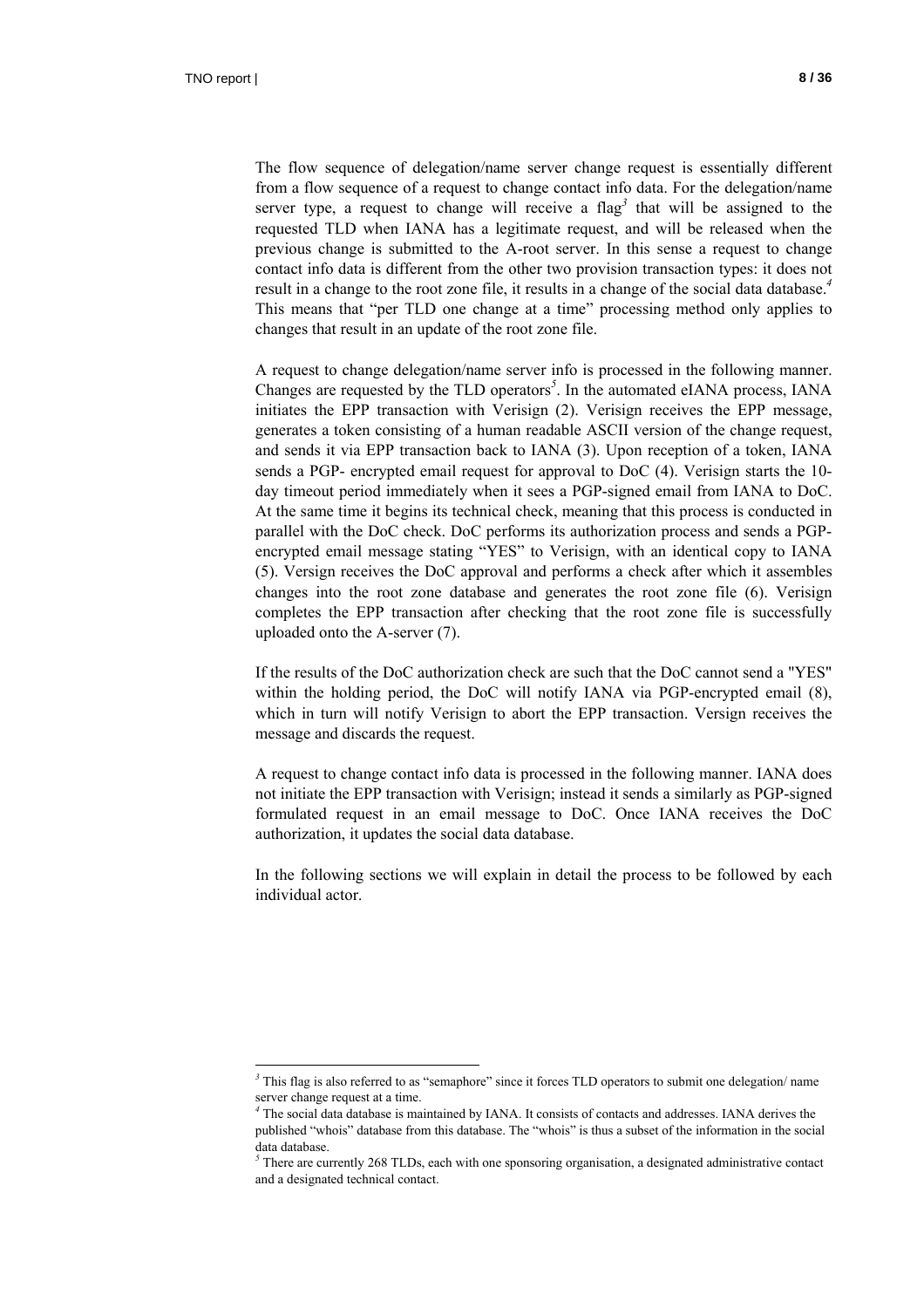#### *2.1.2.1 Generation of TLD change requests*



Figure 2: **Overview of the process within the TLD Change Request Component**

In the automated eIANA process, a change request will be submitted through a custom web based tool, which performs some basic syntax checks in real-time. Users obtain access to the IANA change request tool via a username and a password previously allocated uniquely to them by IANA. Hence a legitimate source of a change request is any party who can log into the eIANA change request system. In most cases this is a TLD operator. If for any reason a TLD is unable to get to the automated web tool, IANA will act as intermediary, and upon receipt of the request (in this case by email, phone and fax) and conformation that the source is legitimate, will load the information into the automated web tool. This generation process is out of the scope. Requests which are generated internally by actors in the DNS Root Provisioning subsystem are also out of the scope for this model.

The request arrival process of the delegation/name server request type as well as the contact info change type will be modeled as a Poisson process with parameter λ. This means that the rate of incoming requests is  $\lambda$ , and the time between arriving requests has a mean of  $\beta = \lambda^{-1}$ . By default the change request rate input parameter is set to 1 change request per year, per TLD. Further, in our model we use hours as the default time unit.

For each arriving request the (configurable) Success Rate attribute is set to 1, indicating that the probability that the request content contains an error is zero. See appendix B for details about the error model. Further, the Count attribute represents the number of administrative and technical contact persons that need to be consulted during the authorization check (see section on IANA). This attribute can be used to simulate cases where change requests need to be verified by multiple parties, for example in case a name server is shared between several parties. The parameter value is drawn from a uniform distribution between 1 and *N* (for a configurable Integer value *N*). Table 1 shows the model input parameters of the TLD change request component of the model. It also shows their default values. These default values (in this table and the following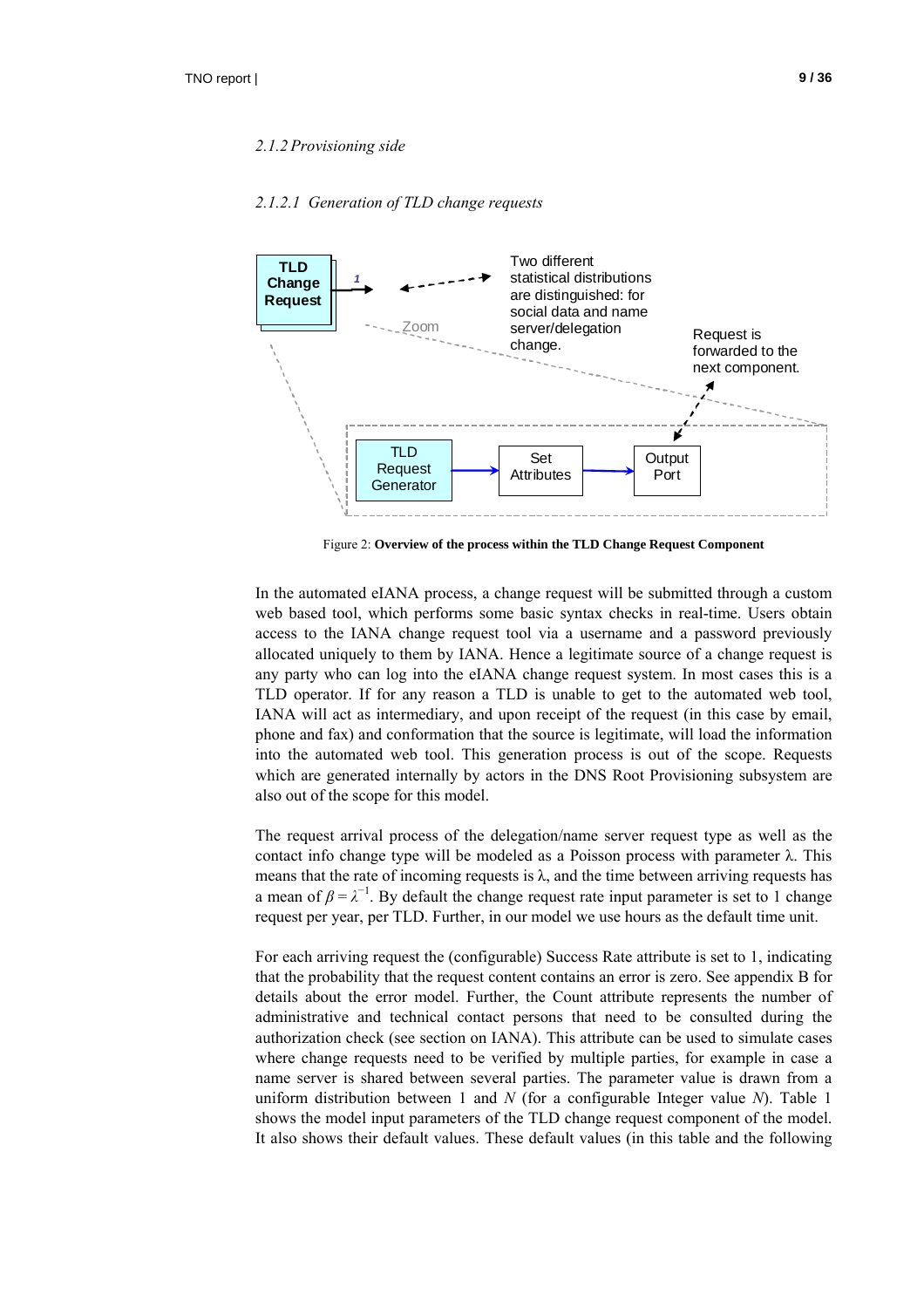| Table 1 Input parameters for TLD change request component                                       |                                                                         |  |
|-------------------------------------------------------------------------------------------------|-------------------------------------------------------------------------|--|
| <b>Input Parameter</b><br><b>Input Parameter Value (default)</b>                                |                                                                         |  |
| $\prec \# TLDs$                                                                                 | 280                                                                     |  |
| (maximum number<br>$<\!\!N\!\!>$<br>O <sup>13</sup><br><i>authorization checks</i> )            |                                                                         |  |
| $\langle$ Rate of requests $\rangle$                                                            | 1 per year, per TLD                                                     |  |
| <rate <math="" change="" contact="" of="" request="" to="">10\% of the requests<br/>info</rate> |                                                                         |  |
| delegation/name server info                                                                     | $\langle$ Rate of requests to change(Equals 100%-10% = 90% of requests) |  |

tables) are either based on current practice or, if no values were received by the study

#### *2.1.2.2 TLD change request at IANA*

team, best guesses of their values.

Upon reception of a change request, a human resource from IANA performs an authorization/authentication check to make sure that both the administrative and technical contacts agree with the TLD request. This conformation check helps to prevent "stealth" redelegations (changing the zone management). For example, the contact info changes might be combined with name server changes, which could lead to "stealth" redelegation if not well synchronized. The Count parameter dictates how many times the authorization check is performed. This is included in the model to simulate the case where IANA performs multiple subsequent authorization checks towards multiple stakeholders. The model also includes a delay representing the reaction time of the external parties that need to authorize the request. As opposed to the other request handling steps this delay does not require resources from IANA. This may for example be the case for a change name server request for a name server that is shared by more than one TLD.

*Note*: the study team recognizes that provisioning process steps performed by human resources (at IANA, but also at Verisign and DoC) may well become more automated in the future. For example by the introduction of a process workflow system. However, we consider it likely that at least several authorization checks, executed by authorized persons, will remain in the process. Based on this assumption and the fact that human actions will be more time and resource consuming than automated process steps, our model is focused on manual steps. Further, even if several provisioning process steps become automated in the future the model will typically remain valid and would simply require adjustment of input parameters.

Once a change request passes all of the IANA administrative and technical checks, a distinction is made between the contact info change request and the delegation/name server request type. A *contact info change* request results in a change to the social data database, therefore no EPP transaction with Verisign has to be initiated. Instead, IANA sends a similarly formulated request in an email message to DoC and waits for DoC authorization. Once the authorization is received, the database containing social contact information is updated. For the purpose of gathering statistics the request is then forwarded to the output module of the simulation model.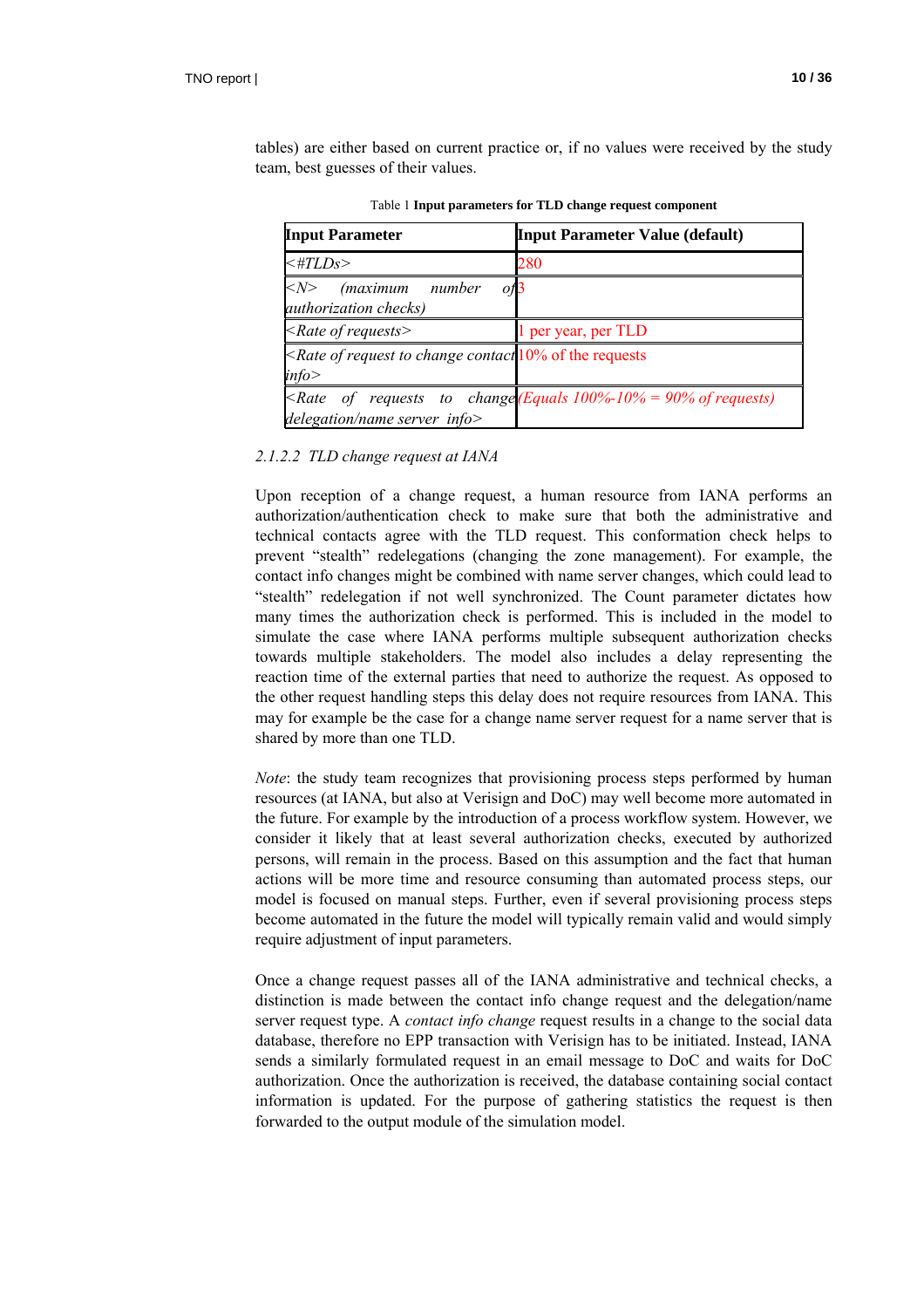After IANA has validated a *delegation/name server change* request, the request will try to obtain a semaphore (or a 'lock'). If there is no change request in process for the concerning TLD, then the semaphore will be assigned to the request. Otherwise the request in process holds the semaphore, until:

- a) Verisign indicates that the request is completed by sending an EPP Stop message, or
- b) DoC sends a message to withdraw the request.

Next, IANA initiates an EPP transaction with Verisign to transfer the change information. Verisign immediately returns a token (through EPP transaction) to IANA representing a "submission receipt" consisting of a human-readable ASCII version of the change request. IANA automatically sends this token via PGP-signed email to DoC, with cc to Verisign's workflow system, including the submission receipt verbatim, requesting authorization of the root zone change via a cover that says "if this is OK enter 'YES' in the space provided." DoC executes its authorization process and sends a PGP-encrypted email message stating "YES" to Verisign, with an identical copy to IANA. Upon reception of the DOC authorization message, IANA updates the root zone database at IANA site. After that it waits for a message from Verisign to close the EPP transaction, which in turn releases the semaphore for the concerning TLD at IANA. Once the semaphore is released it can immediately be assigned to a subsequent pending request. In the simulation model the request is then sent towards the output processing module.

IANA attempts to avoid the situation where DoC says 'NO' (may also be derived from a mail cover). If the results of the DoC authorization check are such that the DoC cannot send a "YES" to Verisign within the holding period, it will notify IANA via PGP-encrypted email upon which IANA sends a PGP-encrypted email message to Verisign requesting the EPP transaction to be aborted and the request to be withdrawn.

The model input parameters for the IANA component of the model are listed in Table 2.

| <b>Input Parameter</b>                                                                              | <b>Input Parameter Value (default)</b> |
|-----------------------------------------------------------------------------------------------------|----------------------------------------|
| <average change<br="" of="" processing="" time="">request delegation/name server type&gt;</average> | $1$ hour*                              |
| <average change<br="" of="" processing="" time="">request contact info type&gt;</average>           | $1$ hour*                              |
| <average authorization="" by="" delay="" external<br="">partv</average>                             | 12 hours                               |
| <average change="" error="" of="" rate="" request<br="">name server/delegation type&gt;</average>   | 1% (per manual processing step)        |
| $\leq$ Average error rate of change request<br>contact info type $>$                                | 1% (per manual processing step)        |

Table 2 **Input parameters for the IANA component**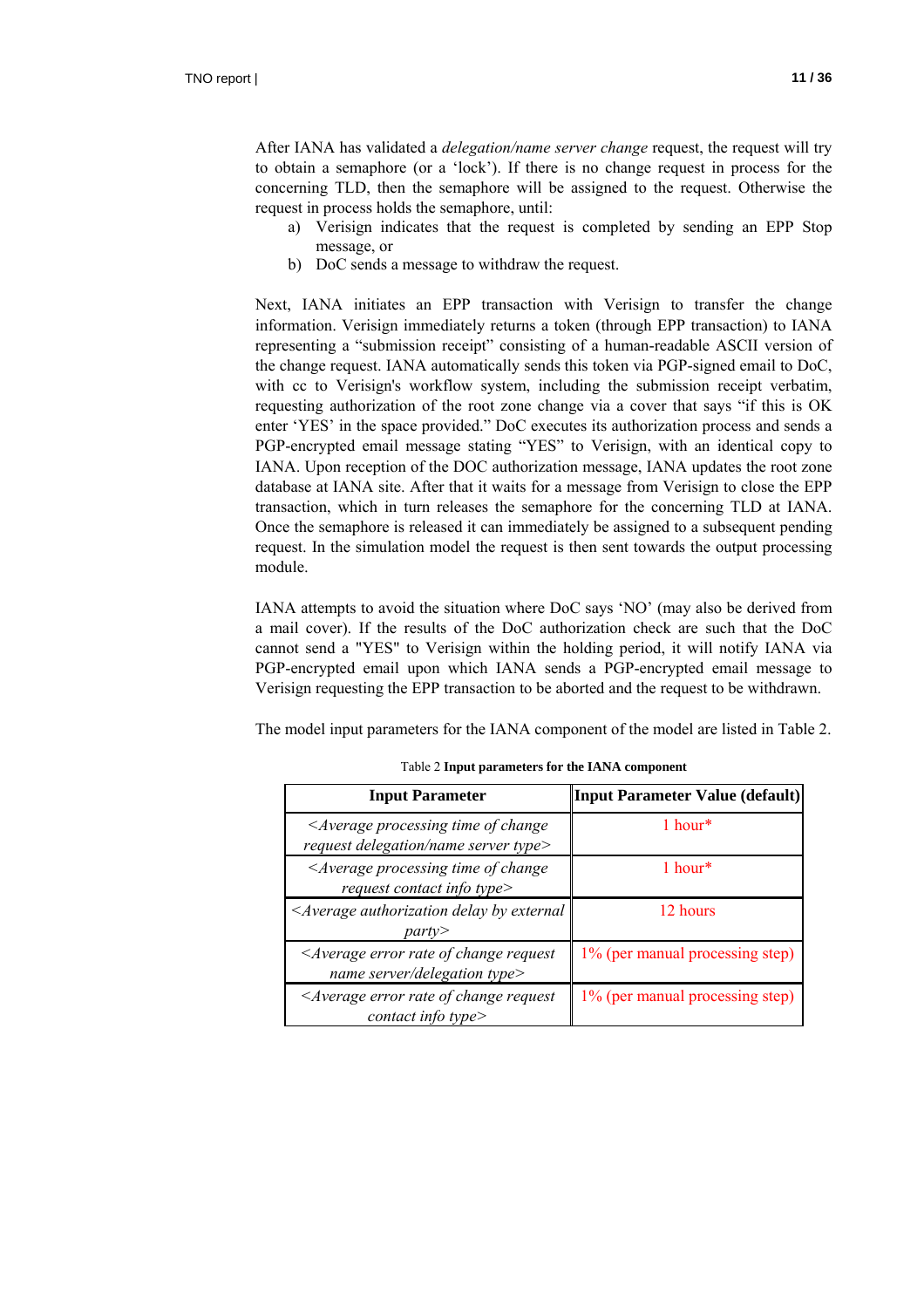$\overline{a}$ 

*\* In fact, the processing time of change requests consists of several steps; see the*  description above. Each of those can be assigned its own processing time in the *simulation model. In order to keep the number of input parameters limited we assumed a rather even distribution of processing time over the steps. The default parameter value shown here is the sum of the processing time over all steps for handling a single change request.* 

#### *2.1.2.3 TLD change request at Verisign*

In the automated eIANA process, IANA initiates an EPP transaction with Verisign to transfer the redelegation / name server change request information. After receiving the message, Verisign creates and returns along with the EPP transaction a token to IANA representing a "submission receipt", consisting of a human-readable ASCII version of the change request. Verisign performs a number of technical checks on the change request while waiting for authorization from DoC. The technical checks start as soon as Verisign sees the PGP-signed email with validation token from IANA to DoC. At this moment, Versign starts the timeout period in order to hold the information while it waits for authorization from DoC<sup>6</sup>. The holding time of the information is limited to 10 working days (336 hours), after which the request is discarded by Verisign. However, in practice the situation where this 10 working day timer actually expires does not occur. Therefore, we chose not to include this timer in the model.

If the results of the DoC authorization check are (timely and) positive, Versign performs a check after which it updates the change into the root zone database.

If the results of the DoC authorization check are though such that the DoC does send a "YES" to Verisign within the holding period, the DoC will notify IANA via PGPencrypted email. Versign receives a PGP-encrypted email message from IANA requesting the EPP transaction to be aborted. In this case Verisign does not preserve any state with respect to an expunged request. This means that if the request is re-submitted at a later point in time, Verisign will consider it as a new request.

Independent of the provisioning process*<sup>7</sup>* Versign generates a new Root zone file from the root zone database twice a day, at random times. The zone file is then published via the hidden Distribution Masters (DM) towards the Root zone name servers. A final check is performed to conform that the update has reached the A-root after which Verisign ends the EPP transaction between IANA and Verisign.

The input parameters of the Verisign module and their default values are presented in Table 3. Note, that the first four parameters are part of the provisioning process, while the latter three are actually part of the publication side model. In fact, the latter three specify the size of the root zone file, according to the following formula:

*Root Zone file size* = *Base Root zone file size* x (*#TLDs* / 280) x *Multiply Factor* (1)

 $<sup>6</sup>$  Note, that "while it waits for  $\dots$ " requires special attention in the simulation model logic. It means that it</sup> may not simply merge a request that passed the technical checks with the next request coming from DoC. Due to the fact that the process is not necessarily order-conserving simply merging two request may lead to a situation where a Verisign check on request *X* is merged with a DoC approval for request *Y*. Instead, a 'join' construct is needed that matches the request passing the checks with the request coming from DoC, based on a request ID.

<sup>&</sup>lt;sup>7</sup> As far as we know this is the case and in the model the zone file production time is assumed to be independent from changes being updated in the DM database.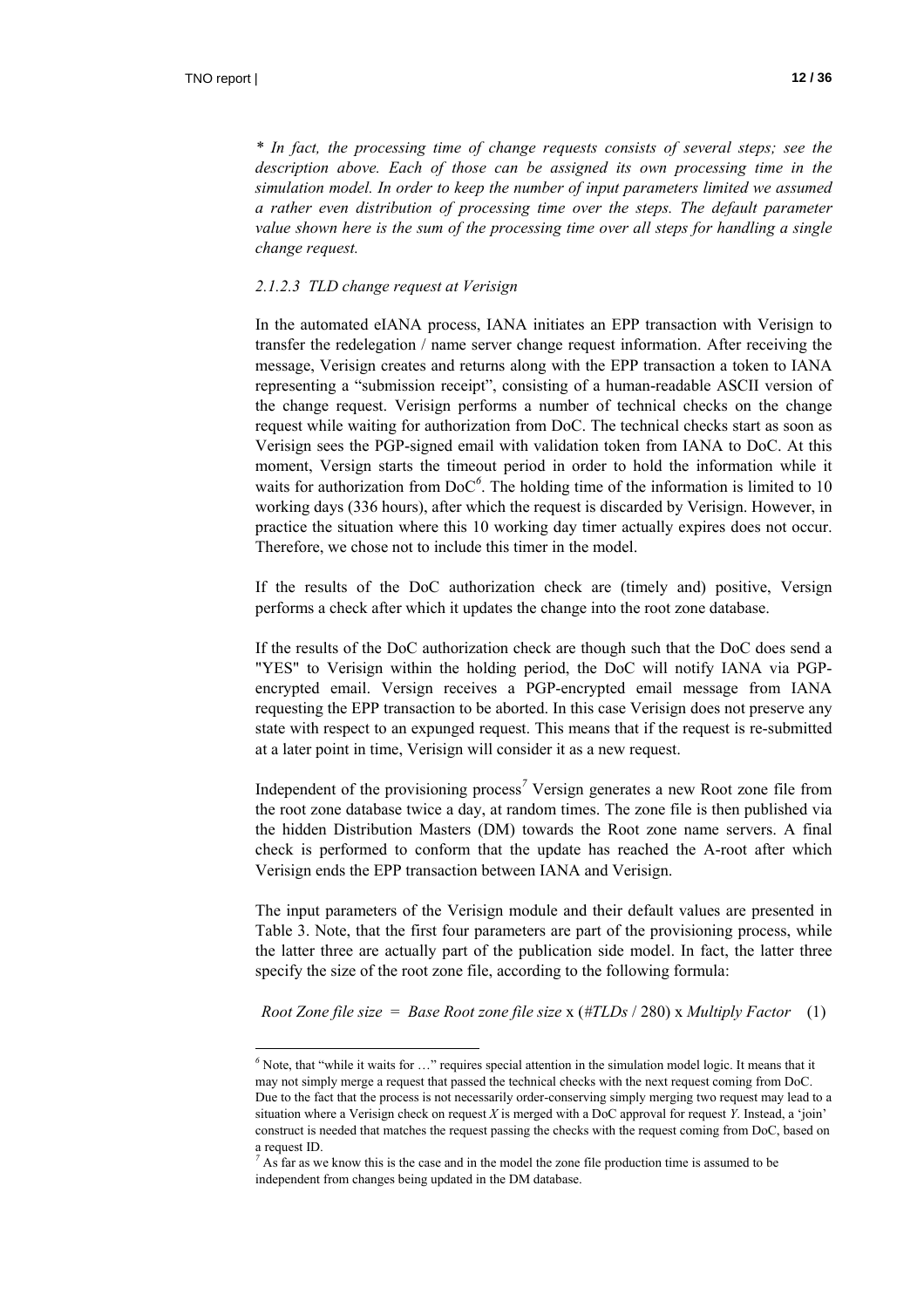This formula reflects*<sup>8</sup>* :

- a) the model assumption that the root zone file size will grow linear with the number of TLDs (at least with AXFR this will be the case; for iXFR this will be different);
- b) a multiplier factor for introducing DNSSEC (without DNSSEC the multiplier is 1; with DNSSEC the root zone file size is expected to triple) and;
- c) there is one additional input parameter enabling representation of other influences on the root zone file size.

| <b>Input Parameter</b>                                                                                             | <b>Input Parameter Value (default)</b>                                           |
|--------------------------------------------------------------------------------------------------------------------|----------------------------------------------------------------------------------|
| <average change<sup="" of="" processing="" time="">[1] hour*<br/>request delegation/name server type&gt;</average> |                                                                                  |
| $\leq$ Average processing time of change <sup>l</sup> hour*<br>request contact info type>                          |                                                                                  |
| $\leq$ Average error rate of change request $1\%$ (per manual processing step)<br>delegation/name server type>     |                                                                                  |
| $\leq$ Average error rate of change request $1\%$ (per manual processing step)<br>contact info type>               |                                                                                  |
| $\lt$ #TLDs>                                                                                                       | (is taken over from the parameter specified<br>at the request generation module) |
| $\leq$ Base Root zone file size $>$                                                                                | 0.1 MBytes                                                                       |
| $\leq$ Multiply factor $\geq$                                                                                      |                                                                                  |

Table 3 **Input parameters for the Verisign component**

#### *2.1.2.4 TLD change request at DoC*

 $\overline{a}$ 

Automated eIANA process will not have any impact on the internal process at the DoC. Theoretically, the DoC approval process for each change request is limited to 10 working days. In the study we were not able to obtain specific information about the checks performed by DoC, or the time that those checks require. Therefore, we made an educated guess to obtain values for our model input parameters.

Practice learns that the DoC approval has been positive in the vast majority of cases and the DoC approval time is clustered in a much lower period of at most 2 days. Further, it is estimated that the actual amount of work needed to verify the change request is around 2 hours. Now we can test the assumption that the rest of the time is due to requests arriving out of office hours (assumption: 8 AM till 5 PM), by calculating the expected value of the DoC approval time assuming that requests arrive uniformly distributed over time during a week. This calculation is represented in the following table.

<sup>&</sup>lt;sup>8</sup> Note, that it in principle it is not needed to introduce these three input parameters. One could simply have one parameter specifying the root zone file size. The inclusion of three parameters is explicitly meant to emphasize the reason why the root zone file may grow.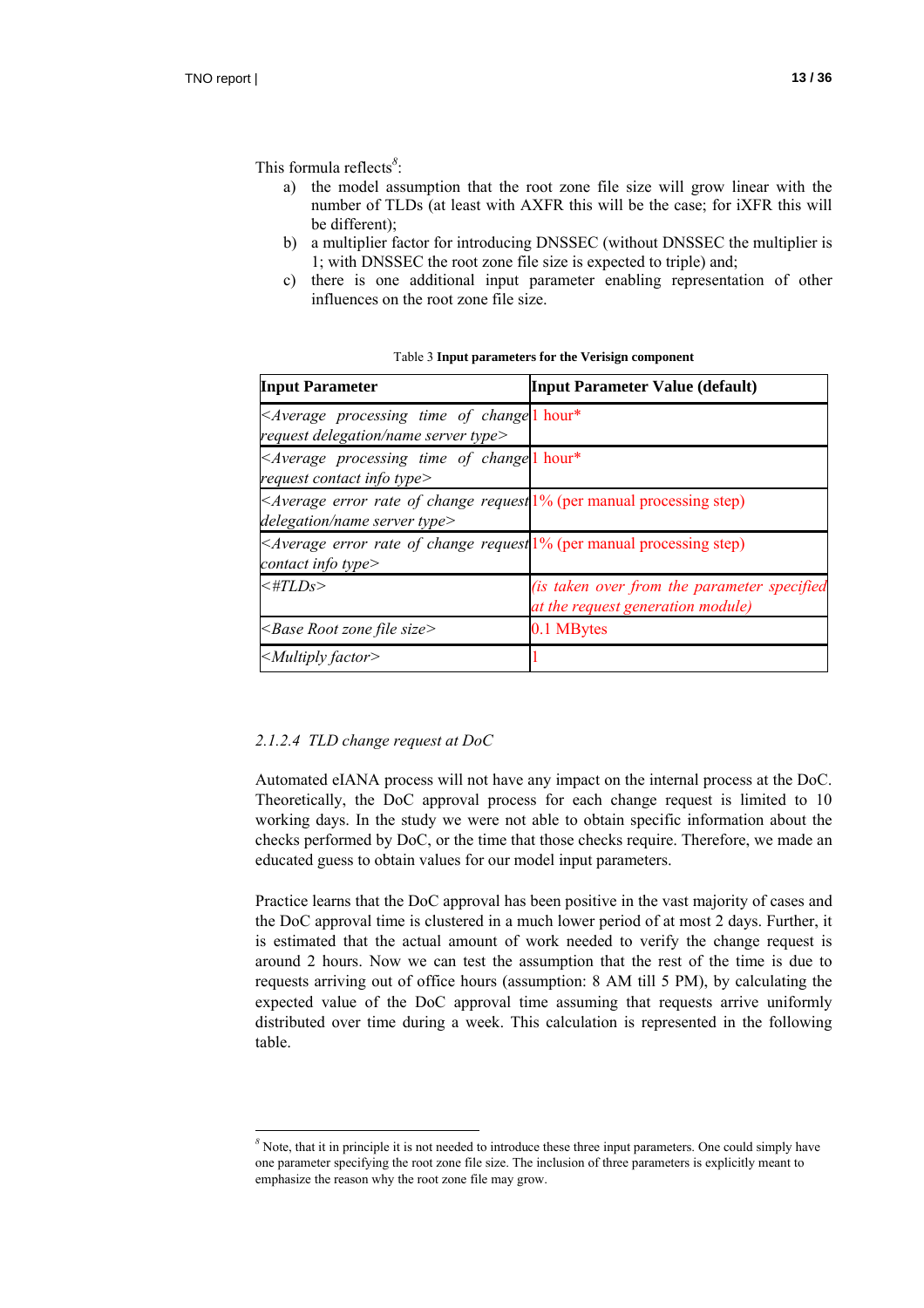$\overline{a}$ 

| <b>Request arrives at DoC during</b> | Avg. duration<br>(hours) | <b>Probability</b> |
|--------------------------------------|--------------------------|--------------------|
| office hours                         |                          | 9x5/24x7           |
| week days, out of office hours       | $(15+0)/2 + 2$           | 15x4/24x7          |
| Weekend                              | $(63+0)/2 + 2$           | 63/24x7            |

| Table 4 Input parameters for the DoC component |  |  |  |
|------------------------------------------------|--|--|--|
|------------------------------------------------|--|--|--|

The overall expected value of the DoC approval time then becomes the sum product of the values in the table above. This results in the value of 16 hours, which roughly matches with the experience that requests are handled in at most 2 days.

We are not suggesting that this is the actual operation (requests arriving at random times and DoC only handling requests within office hours), but it does give a plausible argument for the experienced values. Further, given the fact that the provisioning process contains several manual checks it is likely that request handling will, in some cases, be interrupted by office hour time frames. Therefore we include an office hours time frame in our model for the manual actions performed by DoC. We emphasize that this only means that processing *new* requests will only start during office hours. If during some office hour window more requests arrive than can be handled within the window, then we assume that the human resource will keep processing the request in the out-of-office time window!

However, if the results of the DoC authorization check are such that the DoC does not send a "YES" to Verisign within the holding period, it will notify IANA via PGPencrypted email, which in turn will notify Verisign to abort the EPP transaction. As mentioned before this will rarely happen*<sup>9</sup>* . We assume that in addition to a first check a double check will be done in this case. This is assumed to be none resource consuming, i.e. someone else will perform the double check.

With respect to the likelihood of introducing errors into the content of a change request we assume that DoC will never make actual changes to the content of a change request. DoC will approve, or not. It will not modify. Therefore the error rate at the DoC process steps is assumed to be zero.

| <b>Input Parameter</b>                                                                                           | <b>Input Parameter Value (default)</b> |  |
|------------------------------------------------------------------------------------------------------------------|----------------------------------------|--|
| <average change<sup="" of="" processing="" time="">2 hours<br/>request delegation/name server type&gt;</average> |                                        |  |
| <average change<sup="" of="" processing="" time="">2 hours<br/>request contact info type&gt;</average>           |                                        |  |
| $<$ Office hours $>$                                                                                             | 8 AM till 5 PM on week days            |  |
| $\leq$ Additional delay for double check $>$                                                                     | 1 to 4 hours (uniformly distributed)   |  |
| $\leq$ DoC non-approval probability>                                                                             | 0.1%                                   |  |

Table 5 **Input parameters for the DoC component**

<sup>&</sup>lt;sup>9</sup> We assume the non-approval rate to be  $0.1\%$ . With the current change request rate of approximately one per day this would mean that DoC would request to withdraw a change request once every three years.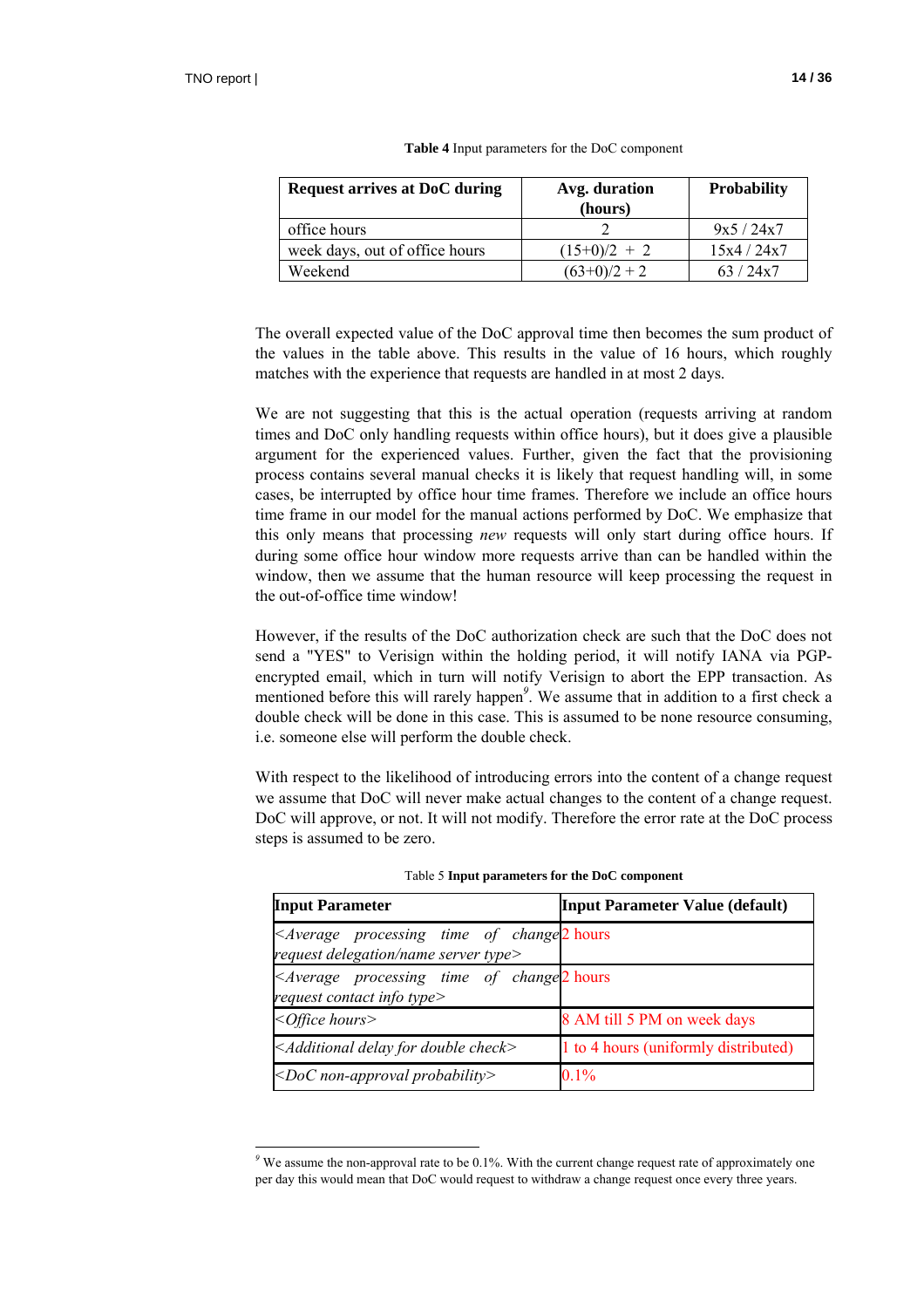#### *2.1.3 Publication side*

#### *2.1.3.1 Description of the publication side*

The publication side consists of Verisign's Distribution Master (DM) and the Root Service Operators (RSO).

Twice a day Verisign's root zone database produces a new version of the root zone file. This action is performed 365 days per year and the time the new zone files become available is not the same every day.

After the root zone file is produced, the DM sends a DNS notify message to all RSOs. Each DM uses a randomized back-off time (per RSO) before it sends the DNS notify to the RSO. This is done in order to prevent that all RSOs respond at the same instance.

An RSO responds with an acknowledgement to the DM. If the DM does not receive an acknowledgement within a certain period, a DM may send more than one notifies (RFC 1996, Section 3.6). Details are implementation dependent but the interval between retransmissions, and the total number of retransmissions, should be operational parameters specifiable by the name server administrator, perhaps on a per-zone basis. Reasonable defaults are a multiple of the RTT (or timeout if using TCP), and a maximum of 5 attempts (for UDP). It is considered reasonable to use additive or exponential back off for the retry interval.

An RSO that receives a DNS notify always responds with acknowledging the receipt of the DNS notify (as described above). The DNS notify triggers the SOA request, i.e., the RSO sends a SOA-request in order to check the serial number at the DM. The DM replies with a message which includes the serial number. If this serial number is *higher* than the number that is currently operated by the RSO, the RSO starts an XFR to retrieve the new root-zone file and if the new root-zone file is successfully retrieved, the RSO will use this new root-zone file. If this serial number in the SOA-response is *not higher* than the currently used version, then the RSO takes no further actions.

An RSO always responds to the DM from which it receives the DNS notify. If the RSO receives DNS notifies from other DMs while it is active with a SOA or XFR, it buffers the DNS notifies. After it completes the SOA or XFR (successful or not), it will handle the buffered DNS notifies in order of arrival to check whether another DM has a newer version of the root-zone file.

Further, an RSO periodically checks the serial number at a DM, using a SOA request, in case it has missed a DNS notify.

The above-described process is illustrated in Figure 3.

Clearly, there are quite some fail-over techniques in place to resolve a potential unsuccessful upload of a zone file to a name server. From the model point of view we assume that uploading the root zone file to an end point will, *ultimately*, always succeed. However, this need not always be within the one week period before (as defined by the current EXPIRE timer) an RSO may 'go dark'. Further, it may not succeed in the first attempt to upload the file, which leads to the undesirable situation where (part of) the zone file is stale. In the model we will primarily focus on the "freshness" of the zone file data. Once again, note that a "freshness" older than one week may cause an RSO to 'go dark'.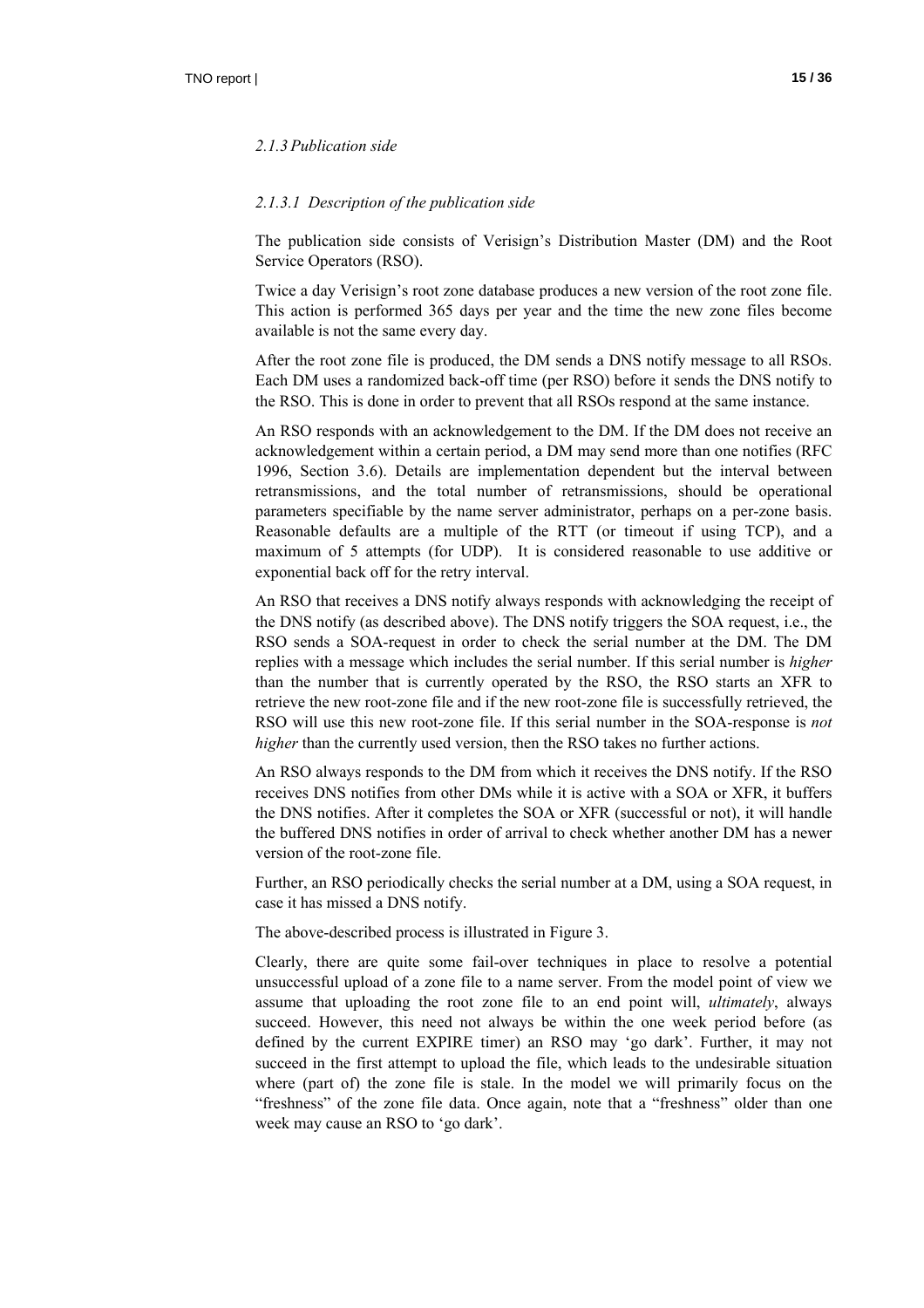

Figure 3: **dialog between a DM and an RSO**

RSOs differ in the manner that they retrieve the root-zone file, e.g., in a staged or nonstaged manner. Further, the RSO can be a cluster at a single location or it can have multiple locations using anycast.

Typically an RSO consists of a number of name servers which have the same function, i.e. handling queries. A query for a root-zone file entry is first handled by a load balancer which forwards a query to one of the name servers. In the root-scalability study we do not consider the query-response side of the RSO, we focus on the publication side.

In the publication we distinguish staged and non-staged RSOs. In case of: - a non-staged RSO, each name server retrieves the root-zone file itself after it receives a DNS notify of a new root-zone file.

- a staged RSO, the root-zone file will be retrieved only once into a (sort of) Internal Distribution Master (I-DM) from which the root-zone file is distributed to all name servers within the RSO. Further, an RSO can be a cluster (single location) or be spread over multiple locations and a query response finds one of the locations due to anycast.

We consider the following types of RSO architectures:

- the RSO architecture which is checked by Verisign to see whether all changes were successful,
- a staged RSO architecture that includes a manual check of the root-zone file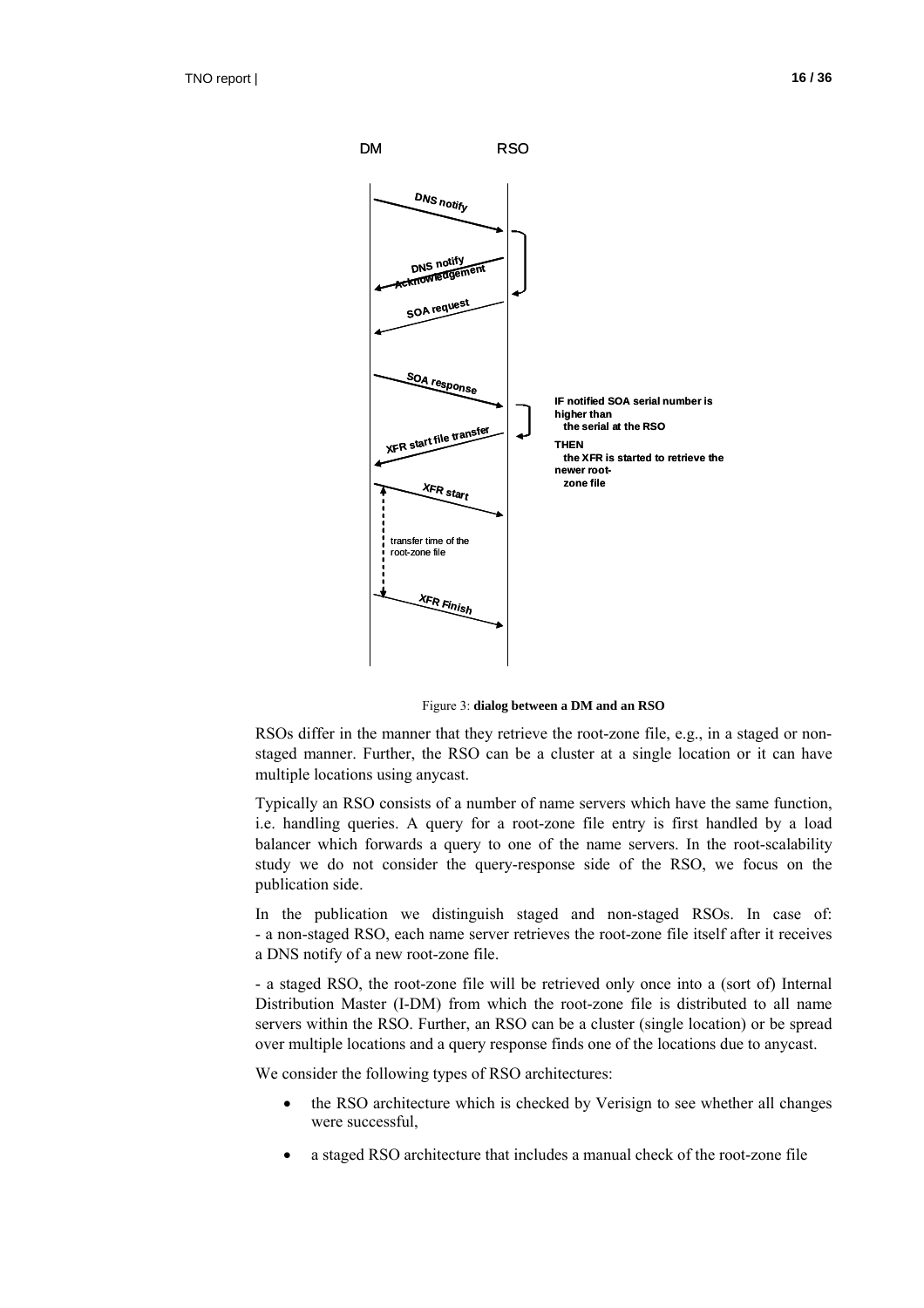- non-staged name server clusters which are connected by low-capacity links, e.g., satellite link,
- a staged anycast architecture.

The left sides of Figure 4 show the assemblies of the above described RSOs.

#### Remarks:

- The top two root assemblies in Figure 4 also illustrate the query-response sides for the purpose of recognition; these are not part of the actual model as queryresponse is outside the scope of this project.
- Verisign checks a root to see whether the root-zone file was successfully loaded onto the name server. Although this root was classified as non-staged cluster, in practice there is some kind of staging as only a single XFR is done by the cluster and the root-zone file is internally distributed.
- Another root contains a manual check (denoted in the figure by MC). In practice this means that a new root-zone file is first uploaded to a test nameserver to investigate whether the file can be successfully uploaded. If this check passes, the new root-zone file is uploaded to all operational name servers. In practice this result in an additional delay in the order of 10 minutes.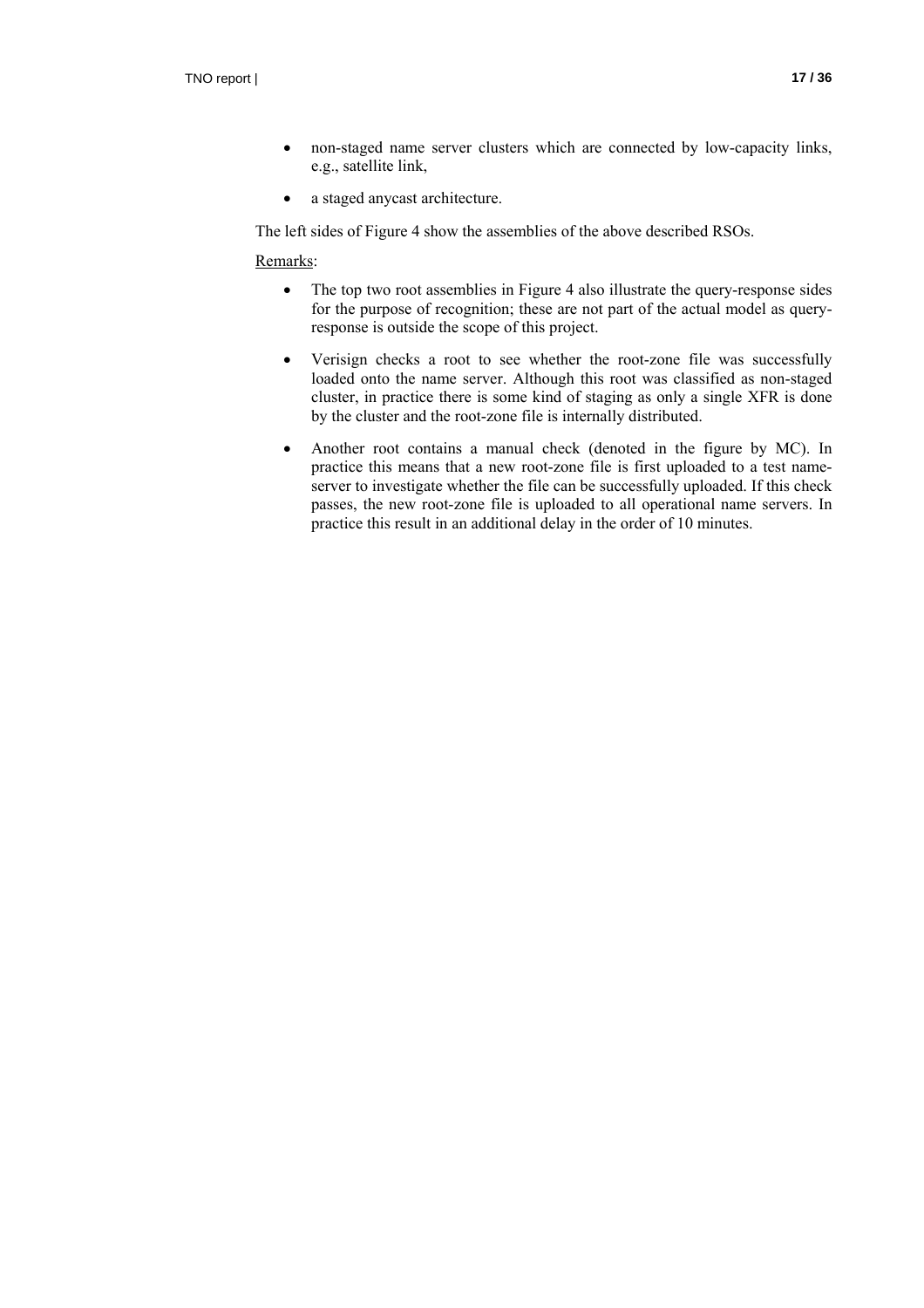

Figure 4: **RSO assemblies (left) and the resulting models of the RSO (right)**

#### *2.1.3.2 Modeling of the publication side*

In order to keep the simulation model insightful, we decided not to model each interaction between each DM and RSO reattempt separately, nor to model it on a packet level. Instead we modeled the loading of a zone file from the DMs to the name servers (either with or without intermediate staging platform) in two phases. The first phase represents the DNS notify (via UDP), which is based on the input parameters of packet loss probability and RTT on the path from DM to name server. The second phase represents the zone file uploading (via XFR), which is based on the input parameter of an average bandwidth (for staged RSO two flavors: DM to stage and stage to NS) and probability that zone file will be uploaded correctly. So, for the latter we have chosen to model it as a fluid flow level model. There are three main arguments to do so. First of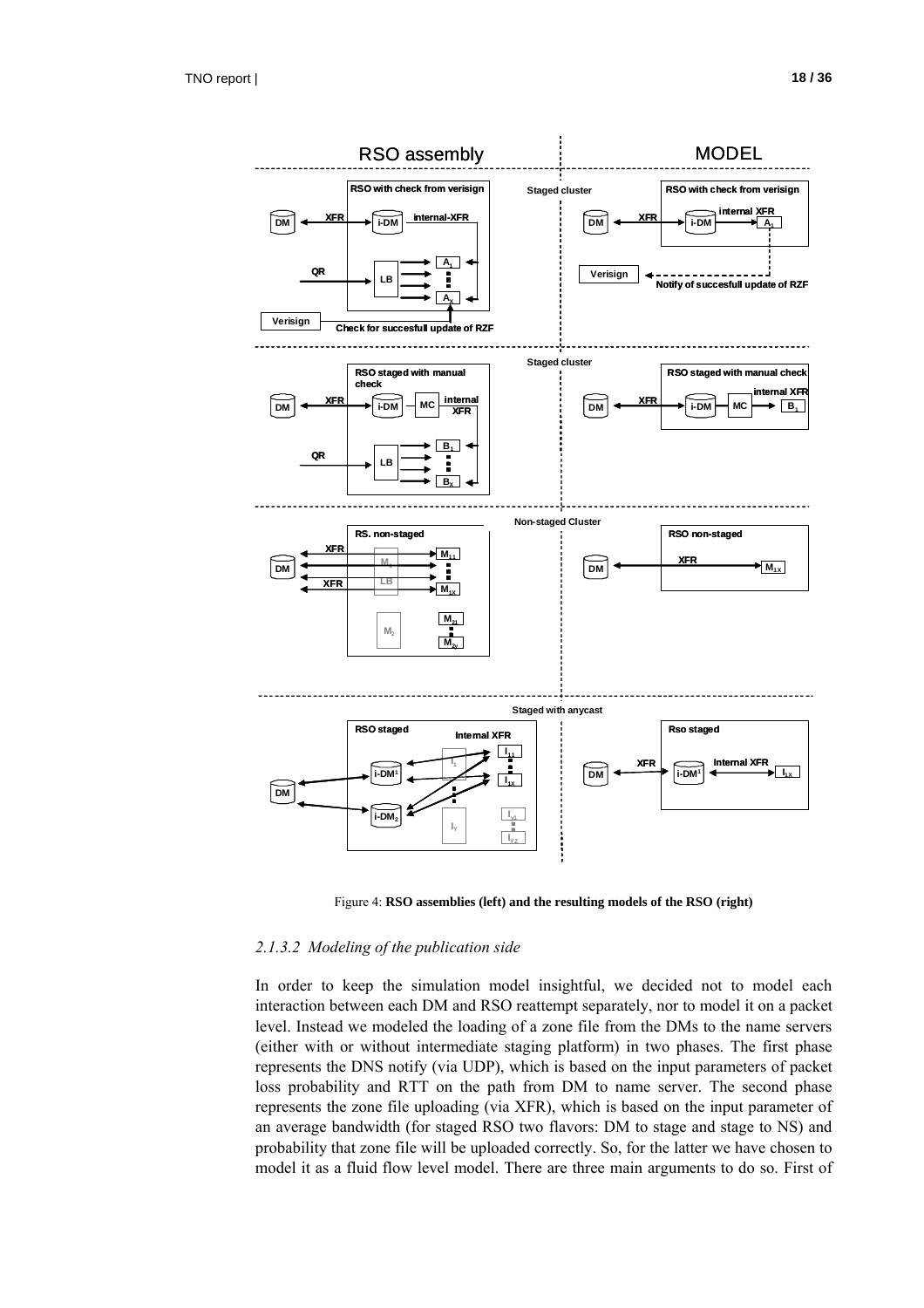all, we do not have information concerning the DM to Name server transport protocol settings, nor do we precisely know where the specific bottlenecks are. Secondly, the level of detail would not match that from the provisioning side. In particular, at the provisioning side of the model we focus at a time scale of hours. Including transport layer details would zoom in on the millisecond to second (maybe minutes) time-scale. Third, this enables the option to do pre-processing of meta-model input parameters, into the ExtendSim model parameters. For example, if we would like to use the 'simple TCP model' results from [5] (in which model one also has to specify the maximum window size, RTT and delayed acknowledgements setting in TCP), then this can be calculated a priori and the resulting throughput can be fed into the ExtendSim model input files. On the other hand, if a specific model applicable to large bandwidth-delay product cases (or any other model) would turn out to be more accurate, then the resulting output from that model can be used as input for the ExtendSim model.

In the following paragraphs the distribution side model calculations will be explained in more detail.

#### **Successful receipt of a DNS notify of a** *particular* **DM by an RSO.**

Let

- *p* denote the probability of an UDP packet from a DM successfully reaching a particular RSO,
- *r* denote the total number of reattempts, and
- *t* time-out period for a reattempt

In the ExtendSim simulation model we calculate the probability that the DM successfully notifies a RSO within the maximum number of reattempts by a loop which implements the calculations presented in Table 6.

**Table 6** Success (and failure) probability for a DM to notify an RSO with multiple reattempts

| <b>Attempt</b>                         | Probability of success<br>in attempt | <b>Delay</b>     |
|----------------------------------------|--------------------------------------|------------------|
| 1                                      | $\boldsymbol{p}$                     | $\Omega$         |
| $\overline{2}$                         | $(1-p) \times p$                     | $1 \times t$     |
| 3                                      | $(1-p)^2 \times p$                   | $2 \times t$     |
|                                        |                                      |                  |
| $\boldsymbol{R}$                       | $(1-p)^{r-1} \times p$               | $(r-1) \times t$ |
|                                        | Probability of failure               |                  |
| No<br>after $r$<br>success<br>attempts | $(1-p)^{r}$                          | $r \times t$     |

As default parameter values for the DNS notify and SOA we use the following values: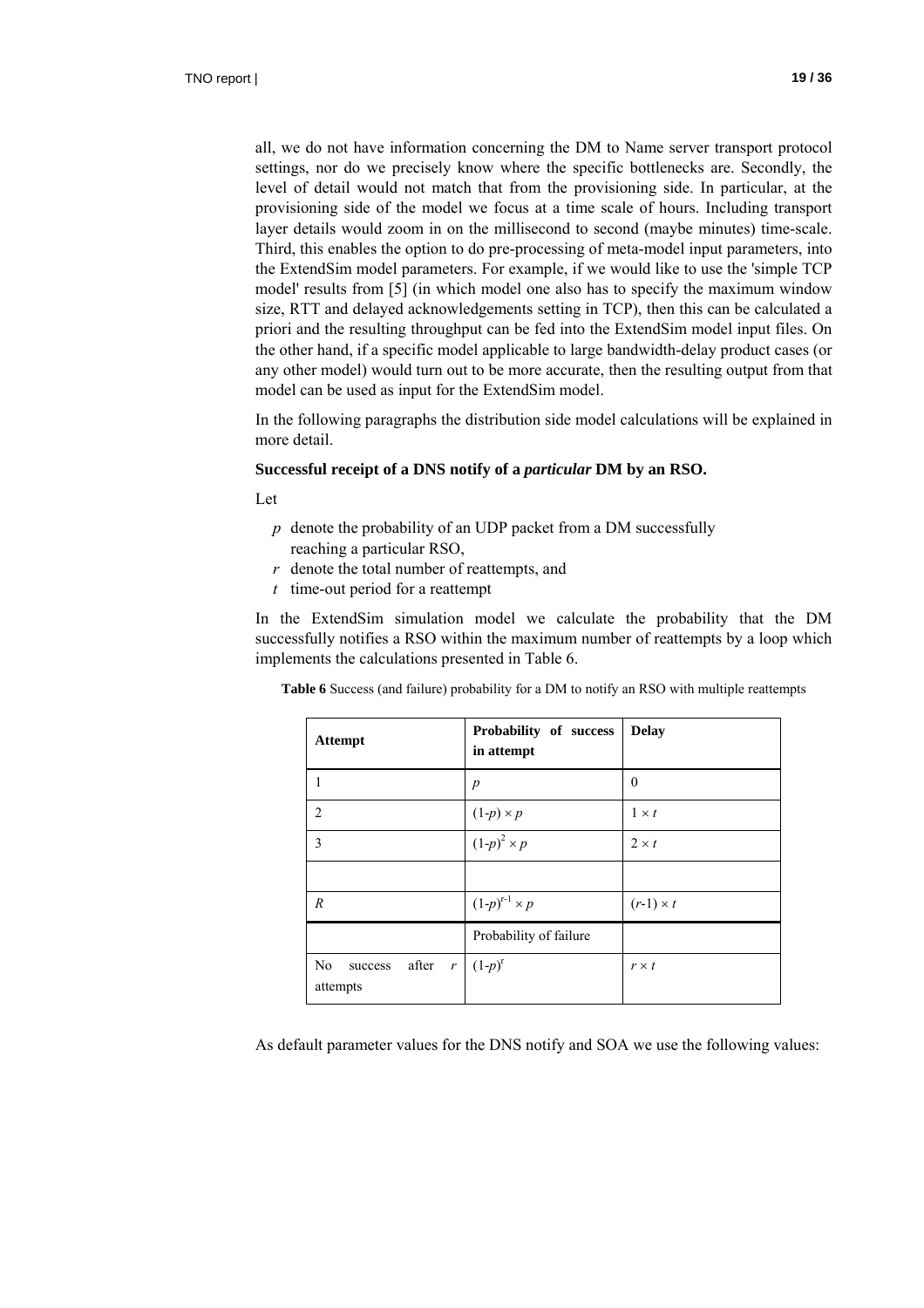| <b>Parameters</b>                                              | Value                                                     |
|----------------------------------------------------------------|-----------------------------------------------------------|
| PacketLoss probability                                         | $1\%$                                                     |
| <b>RTT</b>                                                     | $100 \text{ ms} = 2.77778^{\text{E}} - 0.5 \text{ hours}$ |
| Maximum number of attempts                                     | 5                                                         |
| Time-out value                                                 | 1 sec. = $2.77778^{E}$ -04 hours                          |
| Max. random back off time before<br>DM sends DNS notify to RSO | 60 sec. $= 0.01667$ hours                                 |

Table 7 **Default parameters for DNS notify and SOA attempts** 

#### **Success rates of a SOA.**

The success rate of a SOA is calculated identically to the DNS-notify as both use UDP messages.

#### **Success rates of an XFR and internal XFR (in case of a staged RSO).**

For the XFR the user has to provide an overall XFR success probability and the average goodput of a connection. Typically the success probability decreases for an increasing root-zone file.

The XFR uses a TCP-connection for a transfer of the data. Typically if the packet loss is at most a couple of percentages (i.e.,  $\leq$  3%), TCP is capable of offering reliable file transfers and the XFR success-rate should be 100%.

For the XFR transfer time *T* between the DM and the RSO a goodput *R* should be specified to make the transfer time dependent on the root-zone file size *s.* Then the average transfer time is

 $avg(T) = s/R$ 

in the model the transfer time is randomly sampled from a statistical distribution with mean value avg(*T*), e.g., distributed according to the Normal distribution.

| <b>Parameters</b>                   | Value   |
|-------------------------------------|---------|
| XFR probability of success          | 99%     |
| XFR goodput                         | 10 Mbps |
| Internal XFR probability of success | 99%     |
| Internal XFR goodput                | 10 Mbps |

**Table 8** Default parameters for XFR and internal XFR

#### **Internal trigger for a SOA.**

Besides the DNS notifies, also the RSO has an internal periodic check (as defined by the Refresh/Retry timers) as a fail-safe for a missed DNS notify. We assume that the retrieval of a new root-zone file normally results from a DNS notify and only in case all DNS notifies from all DMs fail, that the internal process triggers a SOA and XFR. This is useful if the quality of the link varies over time, i.e., in case the connections between DMs and RSOs are bad or even unavailable when the root-zone file becomes available.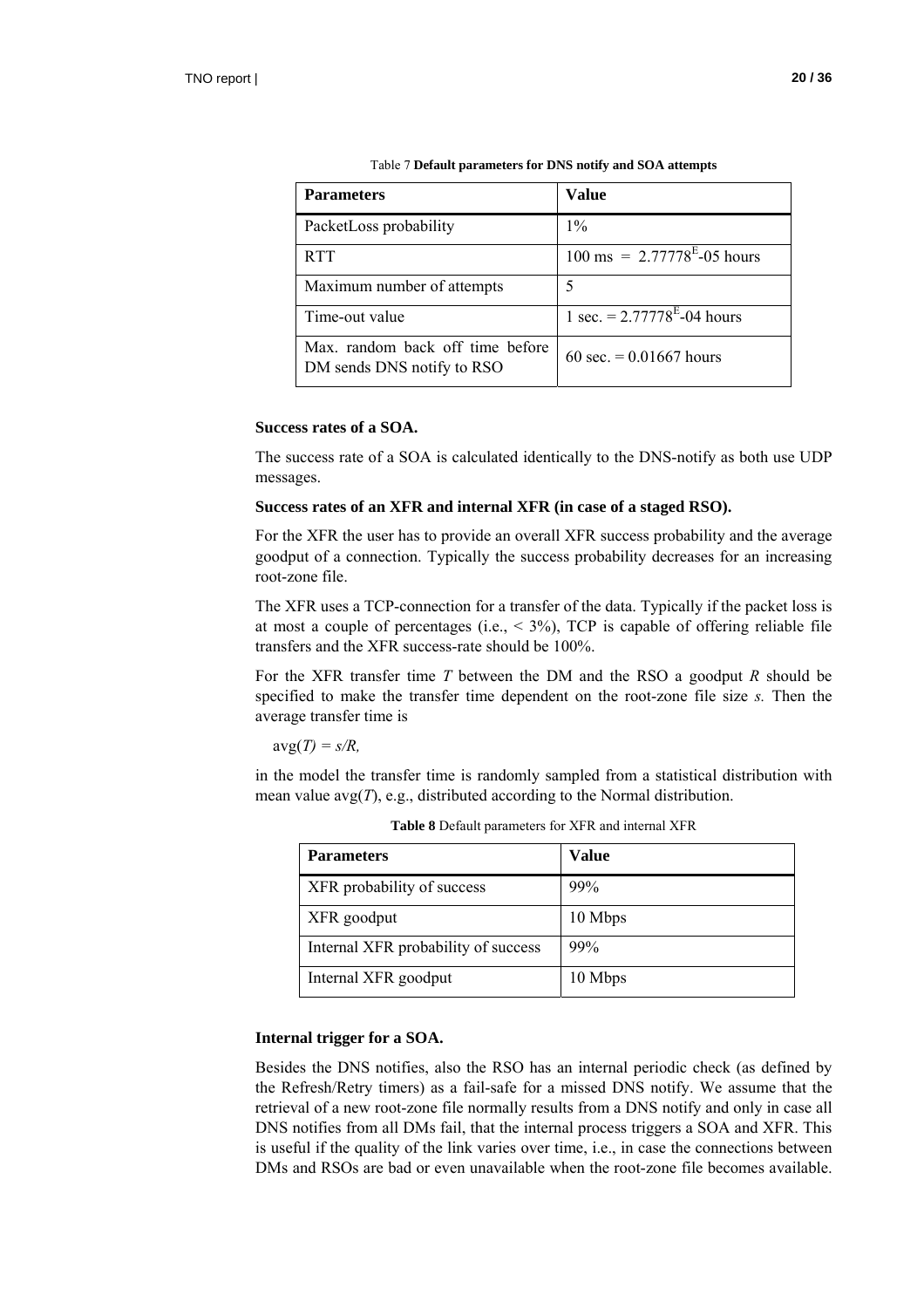Then, the internal trigger continuously retries the SOA until it is successful after the connection has becomes better/available again.

In the ExtendSim model the internal trigger is *not* modeled. In ExtendSim we do not incorporate the time-varying quality of the connection between the DMs and the RSOs. In that case it is very unlikely that the internal trigger will initiate the successful retrieval of a new root-zone file after all reattempts of all notifications of DMs have failed just prior to the internal trigger.

#### **RSO assemblies.**

In the model we consider the freshness of loading a root-zone file successfully onto a name server, e.g., the time period between the DNS notify and the successful retrieval of the new root-zone file by an RSO. For this reason in the model:

- We consider a single name server of an RSO as all the name servers are identical and there is no relation between the name servers.*<sup>10</sup>*
- From the modeling point of view there is no distinction between name servers in a cluster or an anycast assembly. In a non-staged case each has to do its own XFR and from the point of view of a particular name server it is irrelevant whether it is in a cluster. In a staged case the difference is that in a cluster the internal XFR is within the same location and for anycast the internal XFR can be between distinct locations.

The right sides of Figure 4 show how the different assemblies are incorporated into the ExtendSim model.

#### **2.2 Modeled resources**

 $\overline{a}$ 

In this model the only modeled resources are human resources (in the provisioning process) and communication resources (in the publication process). Other resources are assumed to be very fast and to have more processing capacity than required to execute their tasks. In other words, the bottlenecks on which the model focuses are the mentioned human and communication resources.

The human resources are assumed to execute their tasks in a first-come-first-served (FCFS) order. In order to be able to experiment with multiple persons handling requests the model includes an input parameter that specifies how many persons will be handling requests at IANA, DoC and Verisign premises. If that input parameter is larger than one, then the request service discipline become a multi-station FCFS discipline.

For DoC working hours during a calendar week are taken into account. In particular, the human resources at DoC are assumed only to process requests between 8 AM and 5 PM from Monday to Friday (see also section about DoC).

The following table presents the model input parameters and their defaults values.

**Table 9** Default parameters for human resource capacity

| <b>Input Parameter</b>   | <b>Input Parameter Value (default)</b> |
|--------------------------|----------------------------------------|
| $\leq$ FTEs at IANA>     | 2 FTE                                  |
| $\leq$ FTEs at VeriSign> | 2 FTE                                  |

<sup>&</sup>lt;sup>10</sup> We are aware that there are RSOs which have implemented root-zone file distribution between name servers in case of unsuccessful XFR. Extracting from these unique cases keeps the number of cases to consider limited.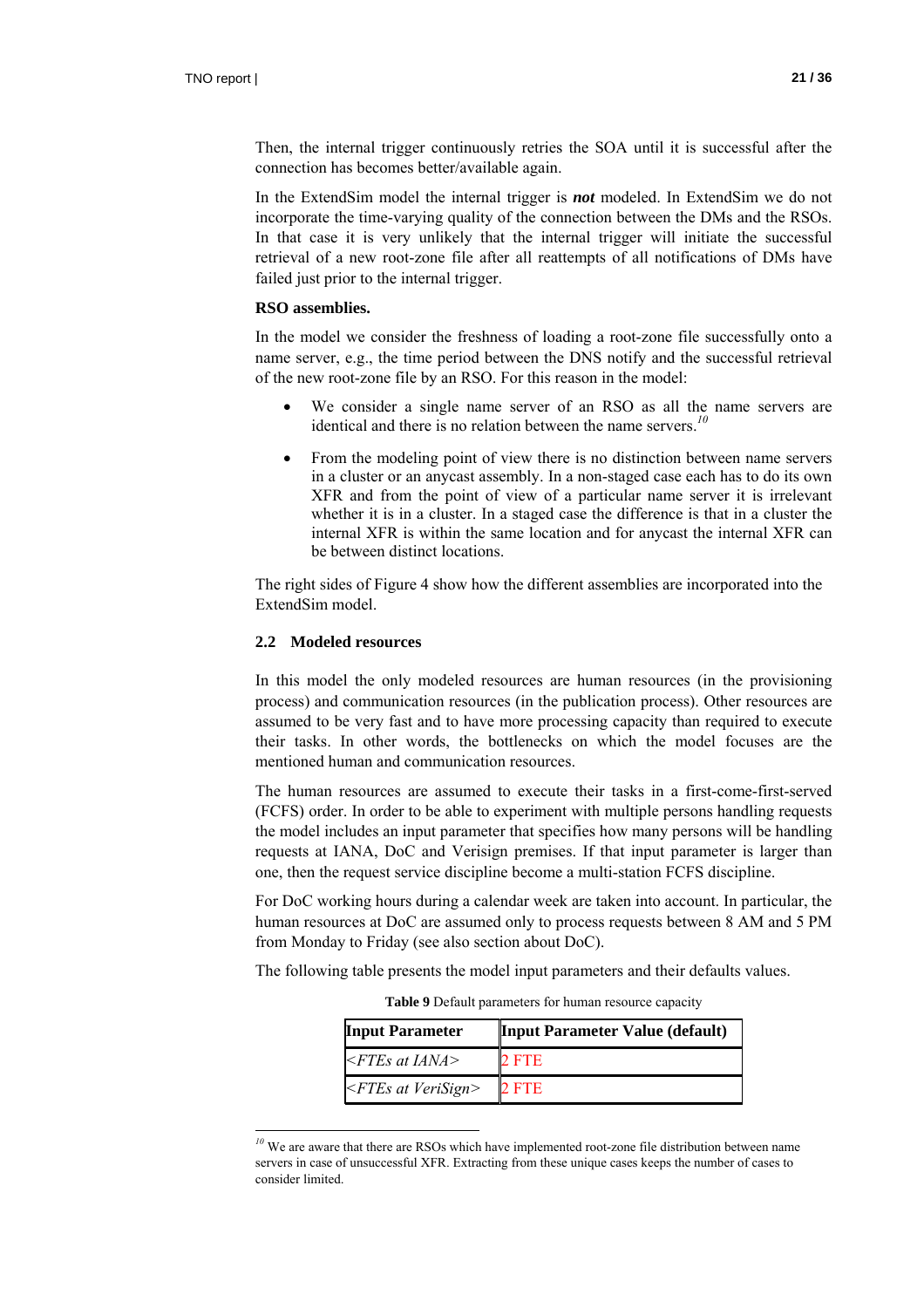| $\leq$ FTEs at DoC> |  |
|---------------------|--|
|                     |  |

Several modifications of the modeled human resources are possible, if necessary to make the processing by human resources more accurate. These modifications are not yet implemented in the current model in order to keep the model as simple as possible. Examples of such modifications are:

- Take working hours into account for IANA and Verisign. This would especially have impact on lead times if human personal are handling change requests from premises in different time zones.
- In the current model it is assumed that the human resource starts to process a request at the instant that it arrives (or is passed on). In practice, there will be some 'idle time' between arrival of a request and the start of processing it, even within working hours. In particular if more than one change request per day is arriving, persons may start to do batch processing.

Communication path resources are characterized by a number of parameters, as explained in the previous subsection.

#### **2.3 Model output**

#### *2.3.1Change request lead time*

The lead time of a TLD change request is the elapsed time between the arrival of the request and the request being processed. By the arrival of the request the time stamp at which a change request is submitted to IANA is meant. For (re)delegation and name server change requests the request completion time is the time when the request is updated in each of the root name servers. For contact info change requests this means that the change is updated in the IANA database with contact information. The lead time model output is distinguished for both of the request types.

For (re)delegation and name server change requests the model has an additional model output parameter, related to the lead time. This is the provisioning lead time parameter that denotes the elapsed time between arrival of the request and its content being updated in the DM database.

If needed the lead time can quite easily be split up further in a request verification time / waiting time / processing time. The request verification time would be the time between submission of a request at eIANA until IANA approves the change request as a valid request; possibly this time is zero. The waiting time is the time that a valid change request for a specific TLD is waiting for processing of the request, because a previous change request for that TLD is not finished processing yet. The processing time is the elapsed time between start and completion of processing on a valid request. This is not worked out in the simulation model. Potentially the lead time can also be distinguished per TLD, but because we make no distinction in the processing of requests between TLDs this is not very useful with the current model.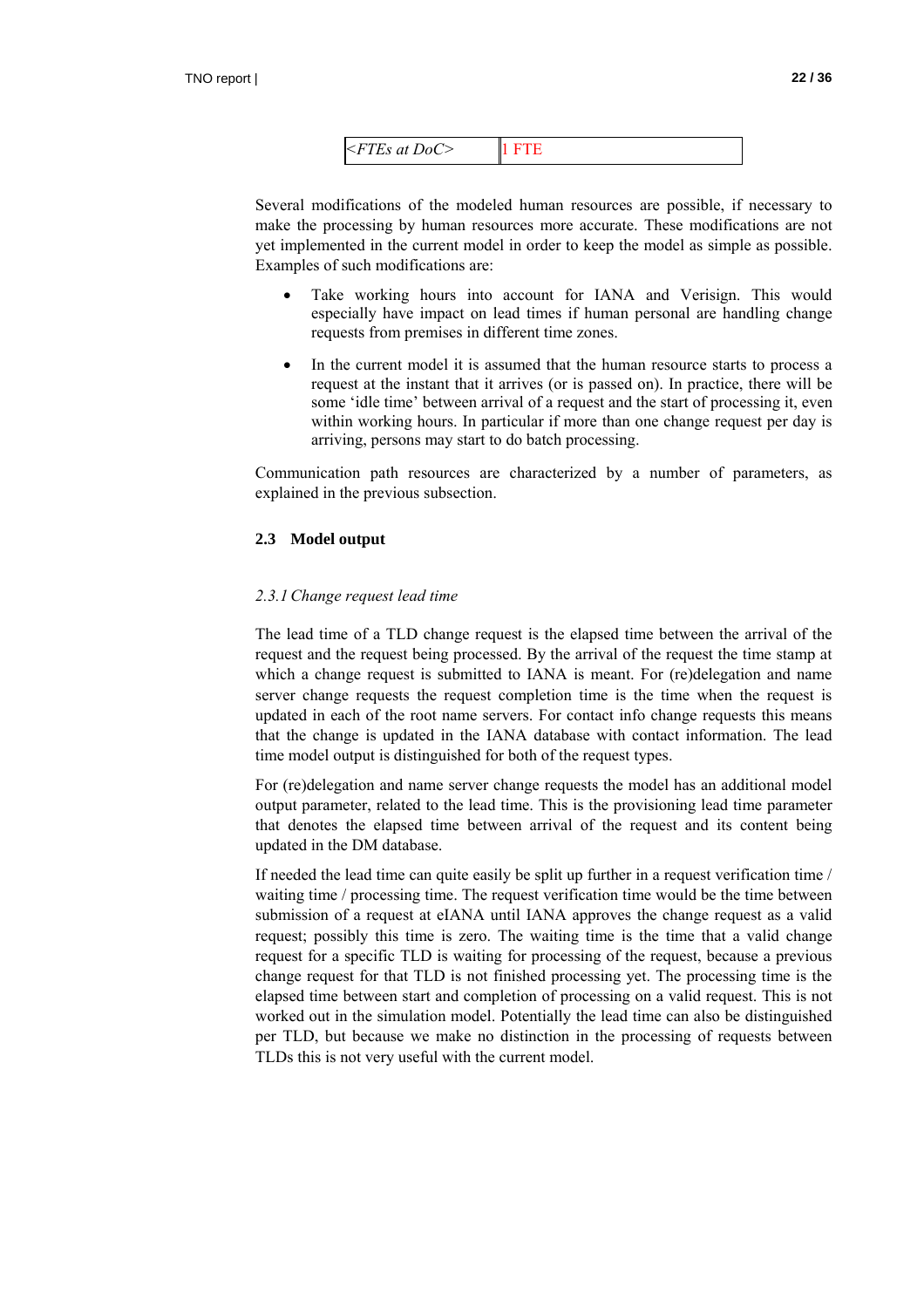#### *2.3.2Change request throughput*

The change request throughput denotes the number of change requests that are processed through the provisioning process during the simulation time. The change request throughput output is distinguished per request type.

#### *2.3.3Change request error rate*

As indicated in the description of the flowcharts and resources, the error rate computation is based on a so-called 'reward model'. In this study the term 'error' is interpreted as the event that a TLD change that should not be made gets made in the name servers. In particular, if that leads to the undesired affect that a zone becomes "invisible". More details on the error model are described in appendix B.

#### *2.3.4 Root zone file loading time*

This model output parameter denotes the 'loading time' of the root zone file in the name servers. More specific, it specifies the delay between production of the root zone file and the root zone file being uploaded in the name servers. This output parameter is reported for the various types of name servers.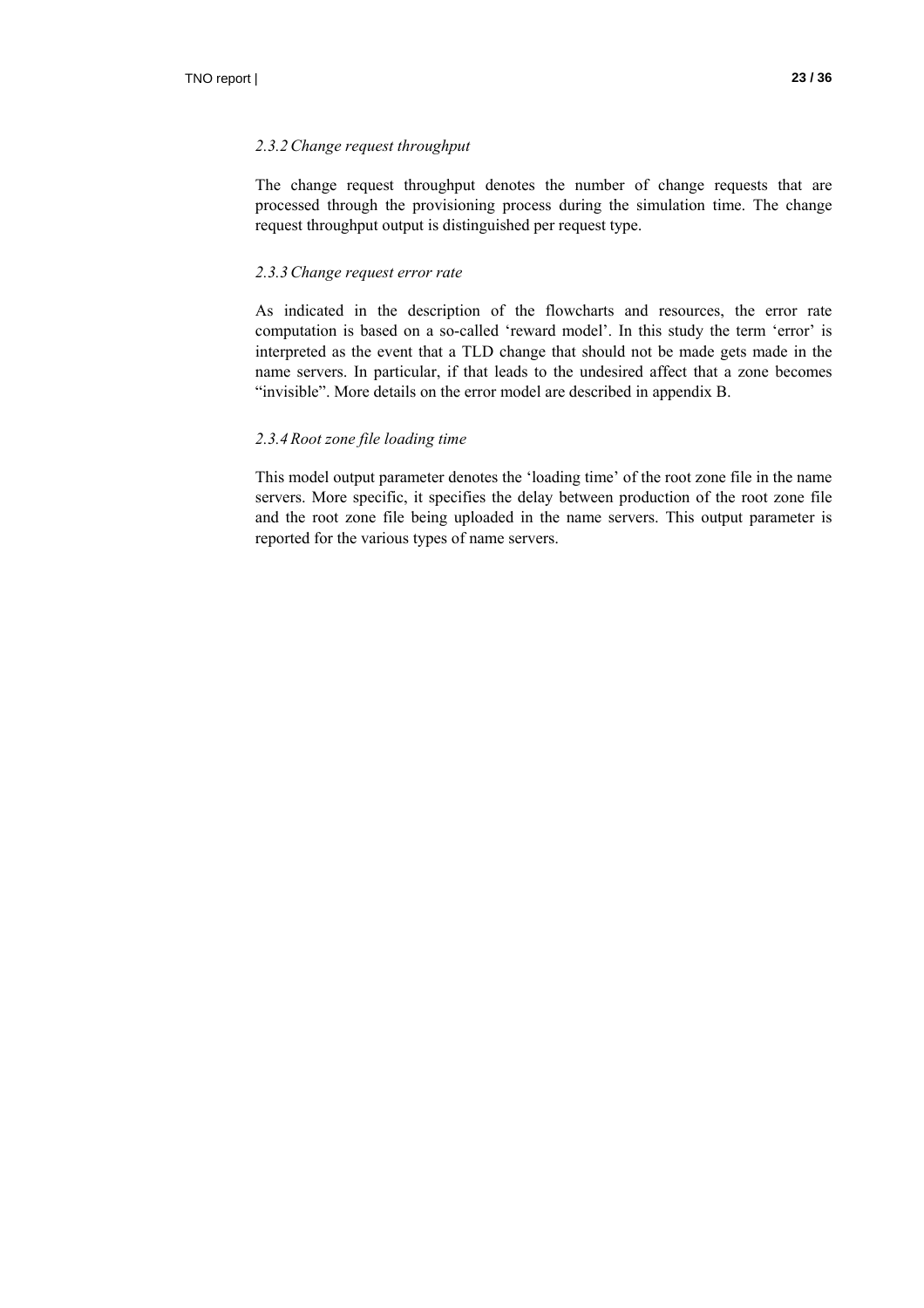### 3 Model Validation

The following scenarios are strictly *illustrative* to show the input and output parameters of the ExtendSim model.

#### **3.1 Model input**

In section 2 the default values for the model parameters are mentioned. In the ExtendSim model the parameters can be linked by means of text files which are read by the model at the beginning of the simulation. The used text files are:

- Input Requests.txt
- Input\_Processing.txt
- Input ZoneFile.txt
- Distribution\_DnsSoa\_Root\_A.txt
- Distribution\_DnsSoa\_Root\_X.txt
- Distribution\_XFR\_Root\_A.txt
- Distribution\_XFR\_Root\_X.txt

With the model we also provide an Excel workbook (see Figure 5 and Figure 6) which provides an overview of all the input parameters and it also defines in which input file contains which parameter. This Excel workbook is for the purpose of overview; it is not used by ExtendSim for reading input parameters (those are read from the text files).

In an input file each row presents a "run" which uses a particular parameter setting as Extend can run multiple scenarios subsequently from the same input files. In an input file a column is used for a single parameter, as each row entry of the column is used for another run.

Additionally, in Figures 5 and 6 the outline of the file "scenario.xls" is presented which also documents the scenarios. The actual information is read from the various input files mentioned above and not from "scenarios.xls".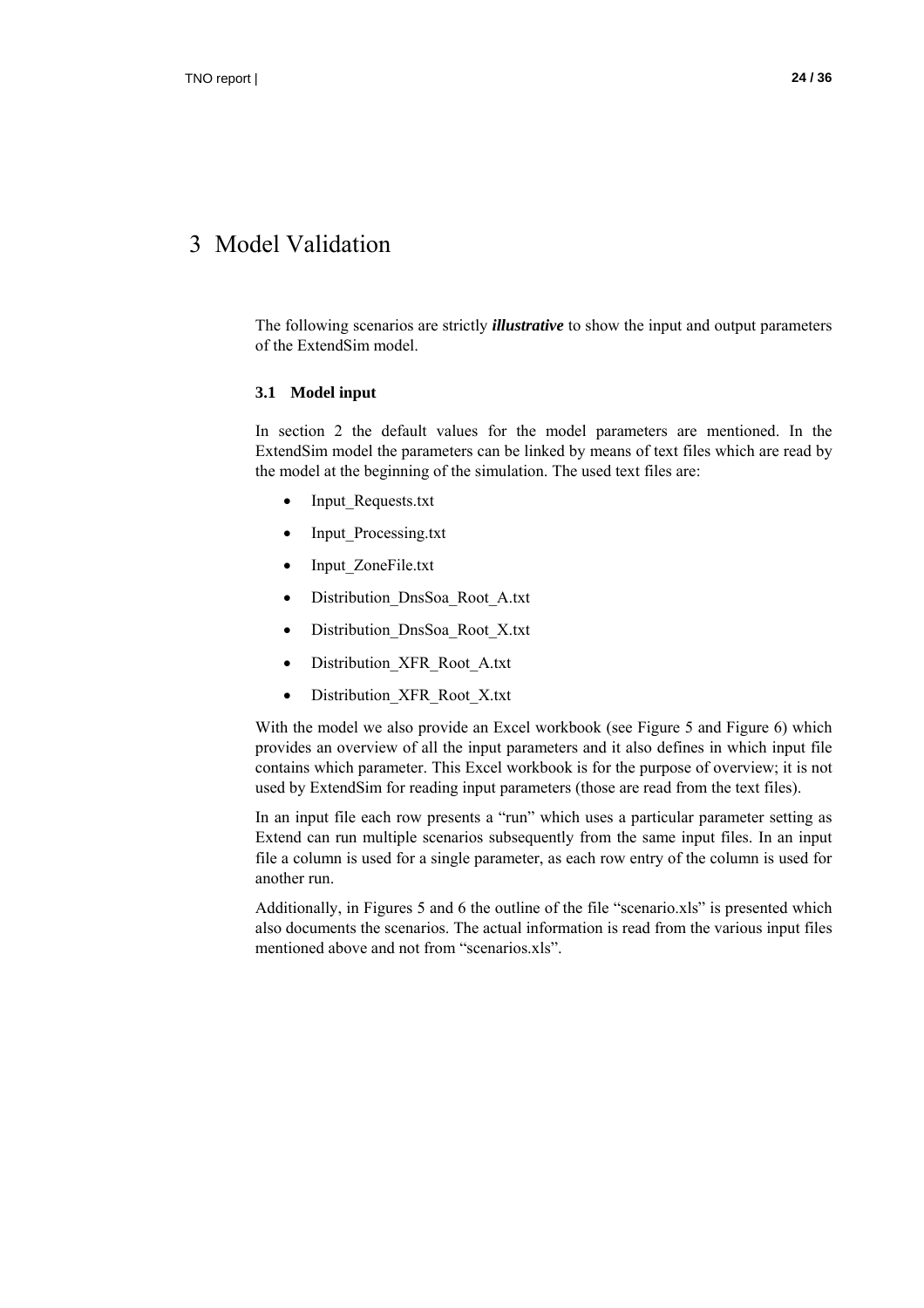|                  | $\Box$ D $\times$<br>Microsoft Excel - Scenarios.xls                                                                                                                                                                                                                                                                                                                                                                   |                                      |             |                              |      |                                                           |             |   |       |    |                |            |   |                                      |                     |                    |          |                          |                 |   |
|------------------|------------------------------------------------------------------------------------------------------------------------------------------------------------------------------------------------------------------------------------------------------------------------------------------------------------------------------------------------------------------------------------------------------------------------|--------------------------------------|-------------|------------------------------|------|-----------------------------------------------------------|-------------|---|-------|----|----------------|------------|---|--------------------------------------|---------------------|--------------------|----------|--------------------------|-----------------|---|
| 图 Ele            |                                                                                                                                                                                                                                                                                                                                                                                                                        | Edit<br>View                         | Insert      | Format<br>Tools              | Data | <b>Window</b><br>Help                                     | Adobe PDF   |   |       |    |                |            |   |                                      |                     |                    |          | Type a question for help | $   \times$ $-$ |   |
|                  | $\blacksquare \,\, \lrcorner\,\, \lrcorner\,\, \lrcorner\,\, \lrcorner\,\, \lrcorner\,\, \lrcorner\,\, \lrcorner\,\, \lrcorner\,\, \lrcorner\,\, \lrcorner\,\, \lrcorner\,\, \lrcorner\,\, \lrcorner\,\, \lrcorner\,\, \lrcorner\,\, \lrcorner\,\, \lrcorner\,\, \lrcorner\,\, \lrcorner\,\, \lrcorner\,\, \lrcorner\,\, \lrcorner\,\, \lrcorner\,\, \lrcorner\,\, \lrcorner\,\, \lrcorner\,\, \lrcorner$<br><b>DG</b> |                                      |             |                              |      |                                                           |             |   |       |    |                |            |   |                                      |                     |                    |          |                          |                 |   |
|                  | : 13 ココロロコントラ 13 The Deply with Changes End Review                                                                                                                                                                                                                                                                                                                                                                     |                                      |             |                              |      |                                                           |             |   |       |    |                |            |   |                                      |                     |                    |          |                          |                 |   |
|                  |                                                                                                                                                                                                                                                                                                                                                                                                                        |                                      |             |                              |      |                                                           |             |   |       |    |                |            |   |                                      |                     |                    |          |                          |                 |   |
|                  | ►│B7U│巨三三国│99%,協調│建建│田・③・A・』┆) ● Security…│ 名父 M│ ∞ 。<br>Arial<br>$-10$                                                                                                                                                                                                                                                                                                                                                |                                      |             |                              |      |                                                           |             |   |       |    |                |            |   |                                      |                     |                    |          |                          |                 |   |
|                  | X3                                                                                                                                                                                                                                                                                                                                                                                                                     |                                      | ₺ 0.01667   |                              |      |                                                           |             |   |       |    |                |            |   |                                      |                     |                    |          |                          |                 |   |
|                  |                                                                                                                                                                                                                                                                                                                                                                                                                        | A                                    | B.          | $\mathbb{C}$<br>$\mathsf{D}$ | E    |                                                           | G           | H |       | J. | ĸ              | ı.         | M | N                                    | $\Omega$            | P                  | Q        | R                        | s               | ∸ |
|                  |                                                                                                                                                                                                                                                                                                                                                                                                                        | Scenario<br>File: Input Requests.txt |             |                              |      | File: Input<br>Processing.txt<br>File: Input ZoneFile.txt |             |   |       |    |                |            |   | File: Distribution DnsSoa Root A.txt |                     |                    |          |                          |                 |   |
| $\Box$           |                                                                                                                                                                                                                                                                                                                                                                                                                        | number                               | Number of   | <b>Admin</b>                 |      | #Authorisation                                            | <b>JANA</b> |   | DoC.  |    | <b>VSGN</b>    | Zone file  |   |                                      | File size RTT (hrs) | PacketLoss         | Max. nr. | Retry                    | DNS notify      |   |
| $\circ$          |                                                                                                                                                                                                                                                                                                                                                                                                                        |                                      | <b>TLDs</b> | info %                       |      | checks                                                    | (hrs)       |   | (hrs) |    | (hrs)          | multiplier |   | (MBytes                              |                     | (fraction $[01]$ ) | attempts | time-out                 | Max backoff     |   |
|                  | $\overline{2}$                                                                                                                                                                                                                                                                                                                                                                                                         |                                      |             |                              |      |                                                           |             |   |       |    |                |            |   |                                      |                     |                    | (number) | (hrs)                    | time (hrs)      |   |
| $\mathfrak{D}$ . | $\overline{3}$                                                                                                                                                                                                                                                                                                                                                                                                         |                                      | 280         | 10 <sup>10</sup>             |      | 3                                                         |             |   |       |    | 2              |            |   | 0.1                                  | 2.78E-05            | 0.01               | 5        | 2.78E-04                 | 0.01667         |   |
| $\frac{1}{2}$    | $\boldsymbol{A}$                                                                                                                                                                                                                                                                                                                                                                                                       | $\mathfrak{D}$                       | 1120        | 10                           |      | t                                                         |             |   |       |    | $\overline{2}$ |            |   | 0.1                                  | 2.78E-05            | 0.01               | 5.       | 2.78E-04                 | 0.01667         |   |
| Δ.               | 5                                                                                                                                                                                                                                                                                                                                                                                                                      | 3                                    | 4480        | 10 <sup>1</sup>              |      | Ē                                                         |             |   |       |    | 2              |            |   | 0.1                                  | 2.78E-05            | 0.01               | 5        | 2.78E-04                 | 0.01667         |   |
|                  | $\overline{6}$                                                                                                                                                                                                                                                                                                                                                                                                         |                                      | 8960        | 10                           |      | t                                                         |             |   |       |    | $\overline{a}$ |            |   | 0.1                                  | 2.78E-05            | 0.01               | 5        | 2.78E-04                 | 0.01667         |   |
| $\equiv$         |                                                                                                                                                                                                                                                                                                                                                                                                                        | 5                                    | 280         | 10                           |      | g                                                         |             |   |       |    | $\overline{2}$ | 3          |   |                                      | 2.78E-05            | 0.01               | 5        | 2.78E-04                 | 0.01667         |   |
| 盡                | 8                                                                                                                                                                                                                                                                                                                                                                                                                      | 6                                    | 1120        | 10                           |      |                                                           |             |   |       |    | 2              | 3          |   |                                      | 2.78E-05            | 0.01               | 5        | 2.78E-04                 | 0.01667         |   |
| 芸                | 9                                                                                                                                                                                                                                                                                                                                                                                                                      | $\overline{\mathbf{z}}$              | 4480        | 10                           |      | 3                                                         |             |   |       |    | $\overline{2}$ | 3          |   |                                      | 2.78E-05            | 0.01               | 5.       | 2.78E-04                 | 0.01667         |   |
|                  | 10                                                                                                                                                                                                                                                                                                                                                                                                                     | 8                                    | 8960        | 10 <sup>1</sup>              |      | 3                                                         |             |   |       |    | 2              | 3          |   |                                      | 2.78E-05            | 0.01               | 5        | 2.78E-04                 | 0.01667         |   |
|                  |                                                                                                                                                                                                                                                                                                                                                                                                                        |                                      |             |                              |      |                                                           |             |   |       |    |                |            |   |                                      |                     |                    |          |                          |                 |   |
|                  | $\lceil \cdot \rceil$<br>Questions-assumptions<br>Extend5im output file<br>$\mathbf{E} = \mathbf{E} \mathbf{H} \mathbf{H} + \mathbf{H}$ Scenarios $\angle$<br>ExtendSim input files                                                                                                                                                                                                                                    |                                      |             |                              |      |                                                           |             |   |       |    |                |            |   |                                      |                     |                    |          |                          |                 |   |
| Ready            |                                                                                                                                                                                                                                                                                                                                                                                                                        |                                      |             |                              |      |                                                           |             |   |       |    |                |            |   |                                      |                     | Sum=0.13336        |          |                          | NLIM            |   |

Figure 5: **Lay-out of scenario.xls which defines all model parameters and the formats of input text files.**

|                 |          | <b>icrosoft Excel - Scenarios.xls</b> |                                                                                                |          |                  |              |                          |                                                                               |                                   |                         |            |                                |             |                          | $-10x$                          |
|-----------------|----------|---------------------------------------|------------------------------------------------------------------------------------------------|----------|------------------|--------------|--------------------------|-------------------------------------------------------------------------------|-----------------------------------|-------------------------|------------|--------------------------------|-------------|--------------------------|---------------------------------|
| File            | Edit     | Insert<br>View                        | Format<br>Tools                                                                                |          | Data Window Help | Adobe PDF    |                          |                                                                               |                                   |                         |            |                                |             | Type a question for help | $  \theta$ $\times$             |
|                 |          |                                       |                                                                                                |          |                  |              |                          | 8 H B 3 H & D ( C + X B B + 3 + 0 + 0 + 1 & C + 2 + 3 + 1 ( B O ) 9 + 0 + 0 + |                                   |                         |            |                                |             |                          |                                 |
|                 |          |                                       | 33 3 3 3 3 5 8 3 3 YV Reply with Changes End Review                                            |          |                  |              |                          |                                                                               |                                   |                         |            |                                |             |                          |                                 |
|                 |          |                                       |                                                                                                |          |                  |              |                          |                                                                               |                                   |                         |            |                                |             |                          |                                 |
|                 |          |                                       |                                                                                                |          |                  |              |                          |                                                                               |                                   |                         |            |                                |             |                          |                                 |
| A1              |          |                                       | & Scenario                                                                                     |          |                  |              |                          |                                                                               |                                   |                         |            |                                |             |                          |                                 |
|                 |          |                                       |                                                                                                |          | w                | $\mathbf{x}$ | v                        |                                                                               | AA                                | AB                      | AC         | AD.                            | AE          | AF                       | AG.<br>$\overline{\phantom{a}}$ |
|                 | Scenario |                                       | File: Distribution DnsSoa Root Xtd                                                             |          |                  |              |                          |                                                                               | File: Distribution J/FR_Root_X.bt |                         |            | ile: Distribution XFR Root Ate |             | File: Input_Staff.td     |                                 |
|                 |          | number RTT (hrs)                      | Packett oss                                                                                    | Max. nr. | Retry time-      | DNS notify   | <b>XFR</b>               | XFR success probability XFR bandwidth to                                      |                                   | XFR success             | <b>XFR</b> | XFR success                    | FTE @       | FTE @                    | $FTE @V8$ $-$                   |
|                 |          |                                       | (fraction (01)) attempts                                                                       |          | out (hrs)        |              | Max backoff bandwidth DM | DM to Staging                                                                 | Name Server                       | probability to Name     | bandwidth  | probability                    | <b>IANA</b> | <b>DoC</b>               |                                 |
|                 |          |                                       |                                                                                                | coumber  |                  | time (hrs)   | to Staging               | (fraction [0,1])                                                              | (Mbps)                            | Server (fraction [0,1]) | (Mbps)     | (fraction (0,1))               |             |                          |                                 |
|                 |          | 2.78E-05                              | 0.01                                                                                           |          | $2.70E - 04$     | 0.01667      | 10                       | 0.99                                                                          | 10                                | 0.99                    | 10         | 0.99                           |             |                          |                                 |
|                 |          | $2.78E-05$                            | 0.01                                                                                           |          | $2.78E-04$       | 0.01667      | 10                       | 0.99                                                                          | 10                                | 0.99                    | 10         | 0.99                           |             |                          |                                 |
|                 |          | 2.78E-05                              | 0.01                                                                                           |          | 2.78E-04         | 0.01667      | 10                       | 0.99                                                                          | 10                                | 0.99                    | 10         | 0.99                           |             |                          |                                 |
|                 |          | 2.78E-05                              | 0.01                                                                                           |          | $2.78E - 04$     | 0.01667      | 10                       | 0.99                                                                          | 10                                | 0.99                    | 10         | 0.99                           |             |                          |                                 |
|                 |          | 2.78E-05                              | 0.01                                                                                           |          | 2.78E-04         | 0.01667      |                          | 0.99                                                                          |                                   | 0.99                    |            | 0.99                           |             |                          |                                 |
|                 |          | $2.78E - 05$                          | 0.01                                                                                           |          | $2.78E - 04$     | 0.01667      |                          | 0.99                                                                          |                                   | 0.99                    |            | 0.99                           |             |                          |                                 |
|                 |          | 2.78E-05                              | 0.01                                                                                           |          | $2.78E - 04$     | 0.01667      |                          | 0.99                                                                          |                                   | 0.99                    |            | 0.99                           |             |                          |                                 |
| 10              |          | 2.786-05                              | 0.01                                                                                           | 5        | 2.70E-04         | 0.01667      | 5                        | 0.99                                                                          |                                   | 0.99                    | 5          | 0.99                           |             |                          |                                 |
| $\frac{11}{12}$ |          |                                       |                                                                                                |          |                  |              |                          |                                                                               |                                   |                         |            |                                |             |                          |                                 |
|                 |          |                                       |                                                                                                |          |                  |              |                          |                                                                               |                                   |                         |            |                                |             |                          |                                 |
|                 |          |                                       | UIN ( F H) Scenarios / Questions-assumptions between Sim input files / ExtendSim output file / |          |                  |              |                          |                                                                               |                                   | 1                       |            |                                |             |                          | $\mathbf{H}$                    |
|                 |          |                                       |                                                                                                |          |                  |              |                          |                                                                               |                                   |                         |            |                                |             | NUM <sub></sub>          |                                 |

Figure 6: **Lay-out of scenario.xls which defines all model parameters and the formats of input text files**

The right three columns of the Excel sheet presented in Figure 6 are grayed out. This reflects the fact that the parameter values of the modeled FTE capacity at IANA, DoC and Verisign are set directly in the ExtendSim simulation model. They are not read from a text file.

#### **3.2 Simulation cases**

 $\overline{a}$ 

As a validation and illustration of the model output we present some scenarios for an increasing root-zone file. The parameters are set according to their default values as described throughout Section 2, except for the values specified in Table 10. Note that there are in fact eight different scenarios with four distinct values for the number of TLDs and two distinct values for the file size.

| Scenario | $\#TLDs$ | File size <sup><math>11</math></sup> |       | Connectivity |
|----------|----------|--------------------------------------|-------|--------------|
|          | 280      | $0.1$ MB                             | 3 MB  | Good         |
|          | 1120     | $0.4 \text{ MB}$                     | 12 MB | Good         |
|          | 4480     | 1.6 MB                               | 48 MB | Good         |
|          | 8960     | 3.2 MB                               | 96 MB | Good         |

**Table 10:** Scenarios for growth of the root zone file

In the scenario the connectivity between the DM and the RSO is assumed to be "good", i.e., a connection with highly available bandwidth, low packet loss ratio, and low round

<sup>&</sup>lt;sup>11</sup> The values shown in this table are those that are used in the simulation runs. In the input text file Input\_ZoneFile.txt the *Base Root zone file size* is kept constant at 0.1 MBytes, respectively 3.0 MBytes. When reading this input ExtendSim executes calculation (1), which results in the presented file size.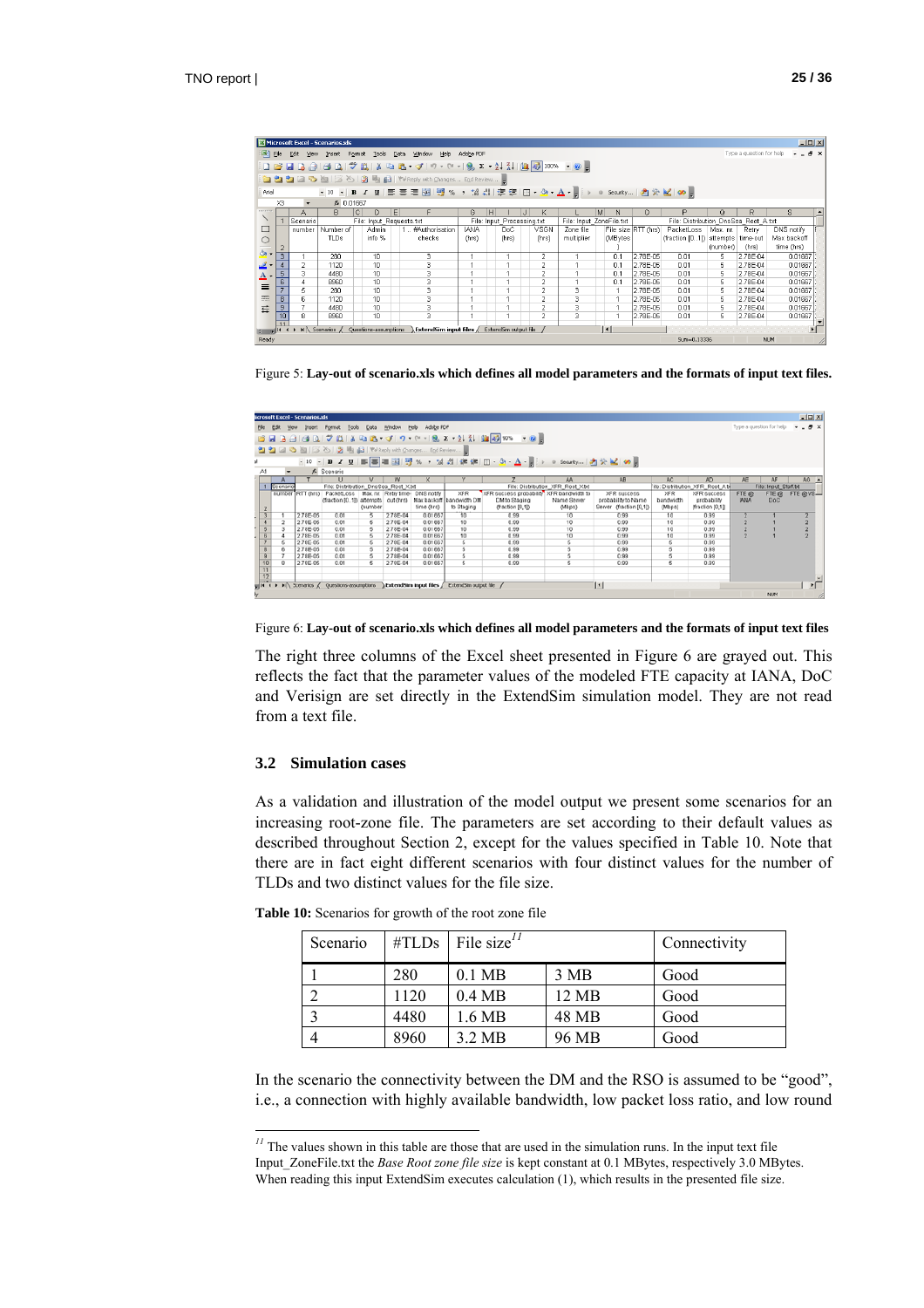trip time (RTT). For the modeling of the DNS notify and the SOA request/response, which are performed by UDP, we use the packet loss ratio and RTT.

The XFR uses a TCP connection which provides for a reliable connection that performs retransmission in case of lost packets. The actual success rate of the XFR over the connection and its resulting goodput depends on many parameters, e.g. the TCP version, and cannot be easily determined. Therefore this is implemented in the model by a XFR success probability and a goodput during the transmission. For the numerical results we used the parameter settings for the good connection presented in Tables 7 and 8.

#### **3.3 Numerical results**

After running the model, ExtendSim writes the lead-time average and standard deviation per run to an output file. For the scenarios of Table 10 we plotted the output lead time values for delegation / name server change requests (not contact info changes) in the following figure. The blue curve presents the output for the scenario with a 0.1 Mbytes zone file. The vertical bars represent the statistical 90% confidence intervals.



#### Figure 7: **Lead-time for the different scenarios**

The curves in Figure 7 match with the expectation, based on the applied model input parameters. In fact, in the scenarios 1 and 2 the offered workload is well below the capacity of all resources, so in those scenarios the average lead time can roughly be estimated by summing the processing times at the subsequent steps. This estimation for the main stream of delegation / name server change requests is as follows:

- 1. First, the IANA authorization check processing time is dominated by the response time by external authorizing parties. Further, we assumed that on average a change request would have to be authorized by two parties and that the longest authorization delay will take on average 24 hours.
- 2. Next, DoC handles the change request (partly in parallel with Verisign). Due to the assumed office hours the average holding time by DoC equals 16 hours (see explanation in table 4).
- 3. Then IANA and Verisign are assumed to get the change request into the root zone database within 2 hours on average.
- 4. Next we can estimate the time between updating the request in the zone file database and start of distribution towards the name servers. We assume that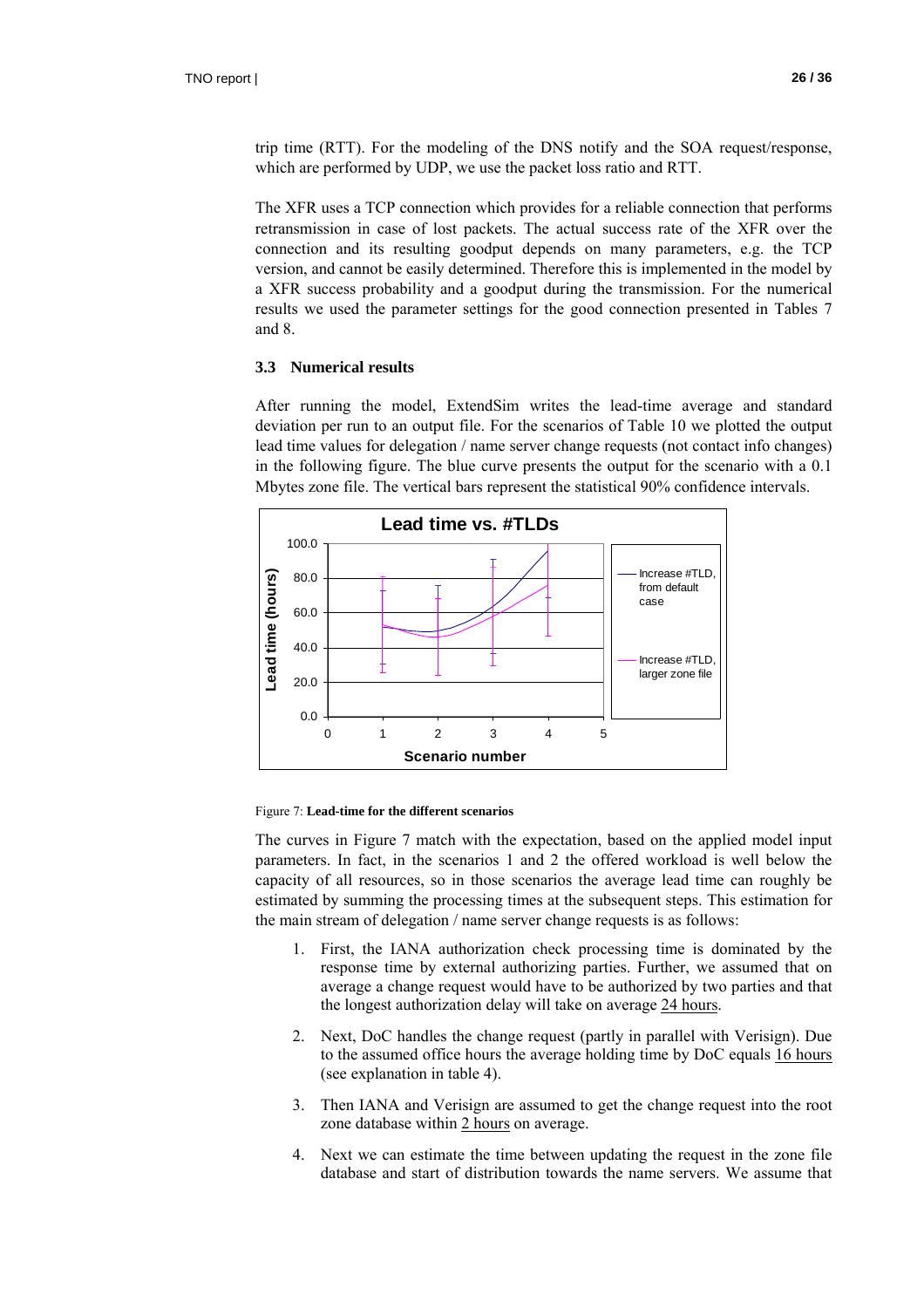the production of the zone file is independent of the provisioning process, and we know that the average time between production of two zone files amounts 12 hours. So the request waiting time in the zone file database is distributed according to a Uniform distribution between 0 and 12 hours: 6 hours on average.

5. Finally, the zone file will be distributed towards the name servers and the request is completed. Since we ran scenarios with good connectivity, the distribution typically takes far less than  $1$  hour. (see also right hand side of Figure 4).

So this brings us to an overall average lead time of  $24+16+2+6+1 = 49$  hours, for the light loaded scenarios 1 and 2. This corresponds to the simulation output, as can be seen in Figure 7.

Further, Figure 7 indicates that the overall lead time average starts to increase somewhere around scenario 3. What happens here is that the human resource at DoC starts to get loaded. In fact, in scenario 3 we assume to have 4480 TLDs that each generates one change request per year. And since we assumed that request handling by the single human resource at DoC takes 2 hours on average, we end up with an offered load of: 4480/365  $*$  2  $\approx$  24 hours of workload per day. In other words, the single human resource would work around the clock. If the workload increases beyond this scenario we get into an overload situation where the lead time grows linear with the simulation run length. At least *under these model and parameter assumptions made!*  We emphasize that the developed model is aimed at scenarios were some steady state or at least periodic behavior will be reached; not on permanent overload situations. *The model results should not be used to draw conclusions from those scenarios.* One reason behind this is that in those cases measures can, should and will be taken (e.g. more efficient checks, more staff, etc.) to prevent this overload situation. And those measures are not included in the model.

#### Remarks:

- The confidence intervals are rather wide. We emphasize that this is *not* due to simulation runs that are not long enough. They are the result from the fact that requests arriving during weekends will not be served until Monday mornings, due to the assumption of manual request handling steps during office hours. See also Table 4 and Figure 7.
- It may seem strange that the lead time becomes longer for a larger zone file size. However, the confidence intervals already indicate that the fact that the curve for the scenarios with the larger file size lay under that of the default file size is statistically not significant. Further, we conclude that with these parameter settings the portion of lead time that requests wait for distribution from the DM to the name server is small.

The ExtendSim model also contains output visualization of particular performance metrics *during* each simulation run, e.g., lead time per request (Figure 8, left panel), the load time of a zone file (Figure 8, right panel) and the success rate per request type (Figure 9).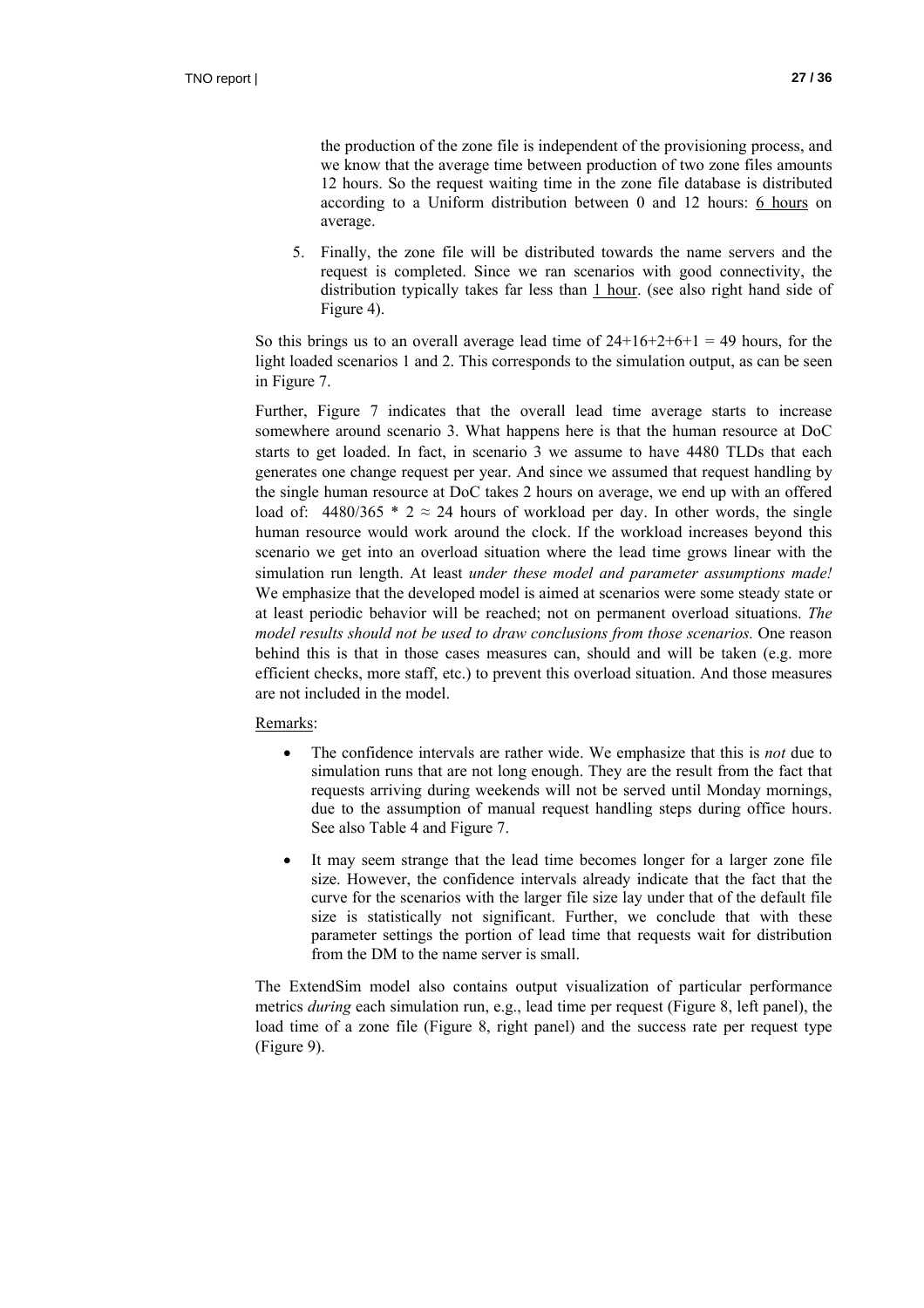$\overline{a}$ 



Figure 8: Left: Lead times per request Right: Load time of a zone file

The blue, red and green curves in the left hand plot present the following output metrics over the simulation time:

- Blue: lead time of redelegation / name server change requests
- Red: lead time of contact info change requests
- Green: provisioning time (= lead time minus the zone file distribution part) of redelegation / name server change requests

As can be seen from the x-axis the plots are based on simulation runs with a simulation time of 2550 hours. The peakedness of the curves shows the lead time fluctuations over time. Of course, this is mainly due to the assumed office hours which make requests arriving on Friday afternoons wait for 60 hours or more. If those request also had to be authorized by three stakeholders and had to wait long before production of the zone file, the lead time can grow up to more than 100 hours. Further, note that there are far fewer data point for the red line, which is due to the fact that we assumed that only 10% of the change requests are contact info changes.

The blue and red curves in the right hand plot present results from a different scenario where we varied the input parameters of the connectivity for two RSOs:

- Blue: root zone file loading time between for RSO with good connectivity
- Red: root zone file loading time between for RSO with good connectivity

We emphasize once more that these cases and numerical results are only included for the purpose of illustration. Figure 9 shows an output histogram of the accumulated error probabilities for redelegation / name server change requests (in blue) and contact info change requests (in red). Compared to the near-zero error rate in practice these error rates are too large. Apparently our assumption of 1% error rate per manual action*<sup>12</sup>* is too large.

<sup>&</sup>lt;sup>12</sup> Recall that the study team was not able to obtain any numbers of error rates in the operational process. Therefore, this 1% value was purely an assumption.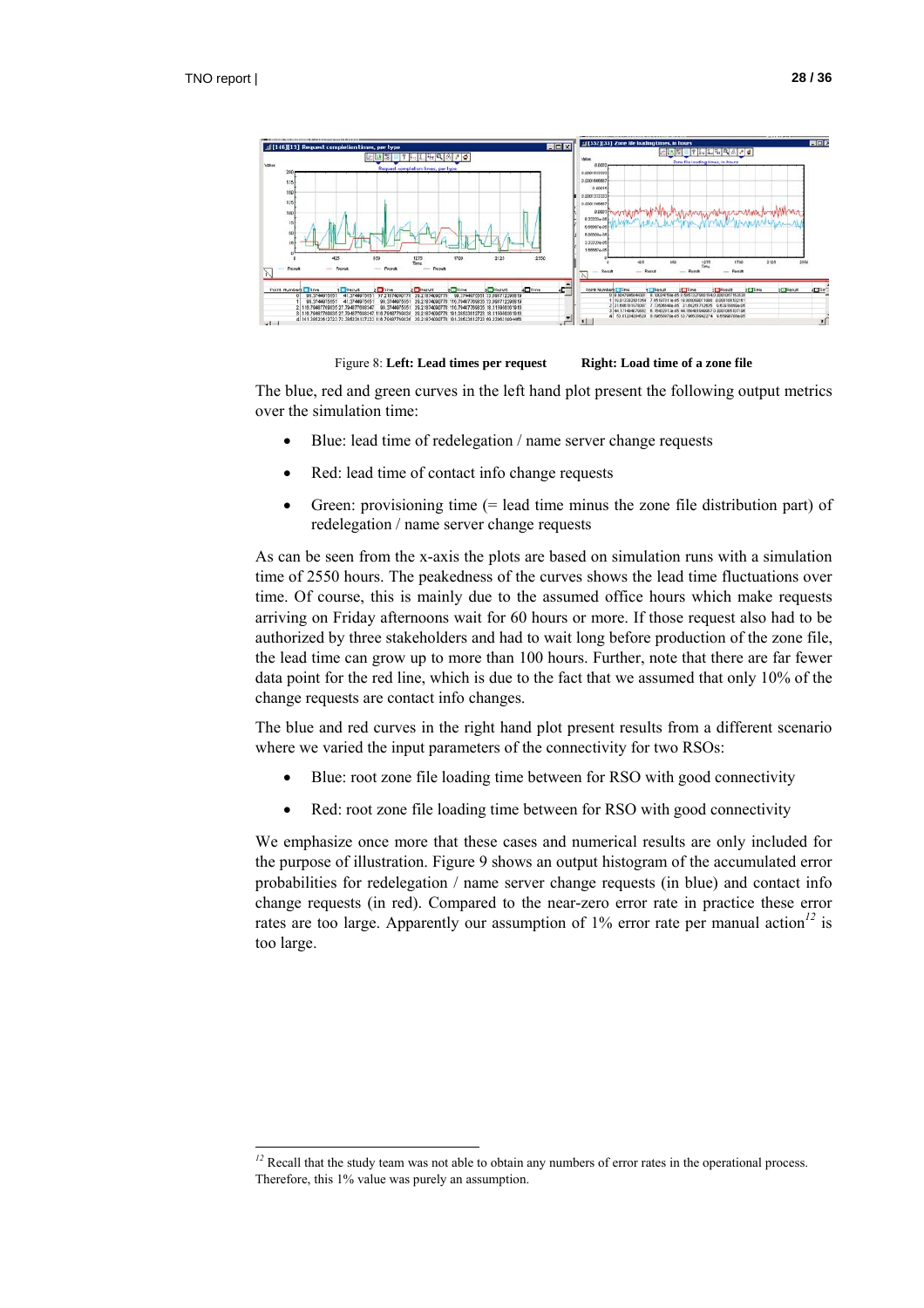

Figure 9: **success rate per request type**

#### Remarks:

• We experienced that some scenarios are not "stable" in ExtendSim. In particular, when the offered load of the TLD change requests exceeds the capacity of any of the resources. In that case many performance metrics will grow during the simulation time up to some point in the simulation, where the simulation seems to 'fast-forward' to the end of simulation time. Note that this does not really matter for overload cases, because the dynamic behavior is transient anyway: the results do not converge to some value. They keep growing unbounded if one increases the simulation run-time.

Extension of the model can include:

- More automated processes at IANA and Verisign, e.g. manual technical checks, which should be altered if the number of TLD change requests grows too large.
- A more sophisticated (TCP) model of the goodput of a connection as a function of the round-trip time (RTT), packet loss probability, size of the root-zone file, and the bandwidth of the connection.
- Time-varying conditions of a connection to a name server, i.e., a link is not good or bad throughout a single, but it alternates between the two states over time independently of the usage.
- Incremental zone transfer method (IXFR) instead of AXFR.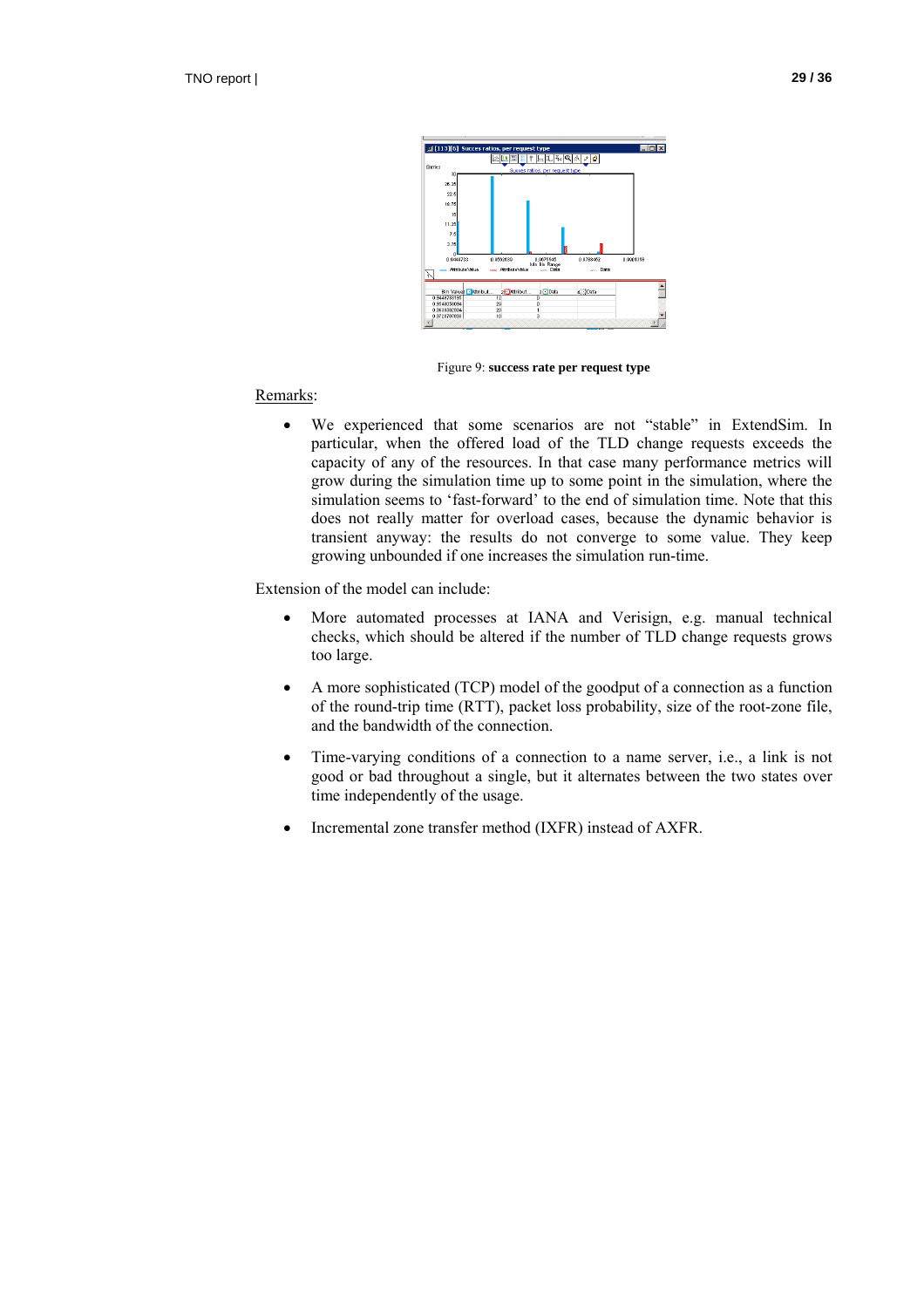### 4 Summary and recommendation

The root zone of the Domain Name System (DNS) is on the verge of undergoing a number of changes, being:

- the introduction of DNS security (DNSSEC)
- the addition of "internationalized" top-level domain names (IDN TLDs)
- increasing Internet Protocol (IP) address length due to the use of IP version 6 (IPv6) and
- the addition of new generic TLDs.

These changes may affect the operational stability of the root zone. As input for decision making regarding these upcoming changes ICANN requested the Root Scalability Study Team (RSST) to investigate the potential scalability risks. During this study both qualitative and quantitative models of the root system were to be developed to show:

- the current management and operation of the root system,
- how the combination of changes are expected to change the circumstances in which the root system operates, and
- how the root system would behave under these changed circumstances.

This report describes the quantitative model and its software implementation that was developed as part of the results of the RSST. In combination with the broader results from the RSST the quantitative model will allow the community to anticipate on the consequences of combinations of changes to the root system; identify "early warning signs" of system stress; and plan ahead for the mitigations that may be necessary to keep the system running smoothly if and when those signs appear.

The quantitative model captures the current understanding of the operation of the root system. The validation tests with the ExtendSim implementation of this baseline model illustrate that the model predictions concerning lead times in the change request provisioning process and the zone file loading process are plausible:

- the order of magnitude of the model output (e.g. change request lead times) are within the range of values that are encountered in practice and
- the 'breaking points' are roughly around the input parameter values where they are expected to be.

This can not be said about the included error model. Due to the fact that sound data regarding error causes and probabilities in the provisioning and distribution process are lacking the resulting output does not match the current near zero-failure practice. However, the error model is adaptable, such that obtaining valid error predictions merely requires configuration of input parameters with error data from current practice.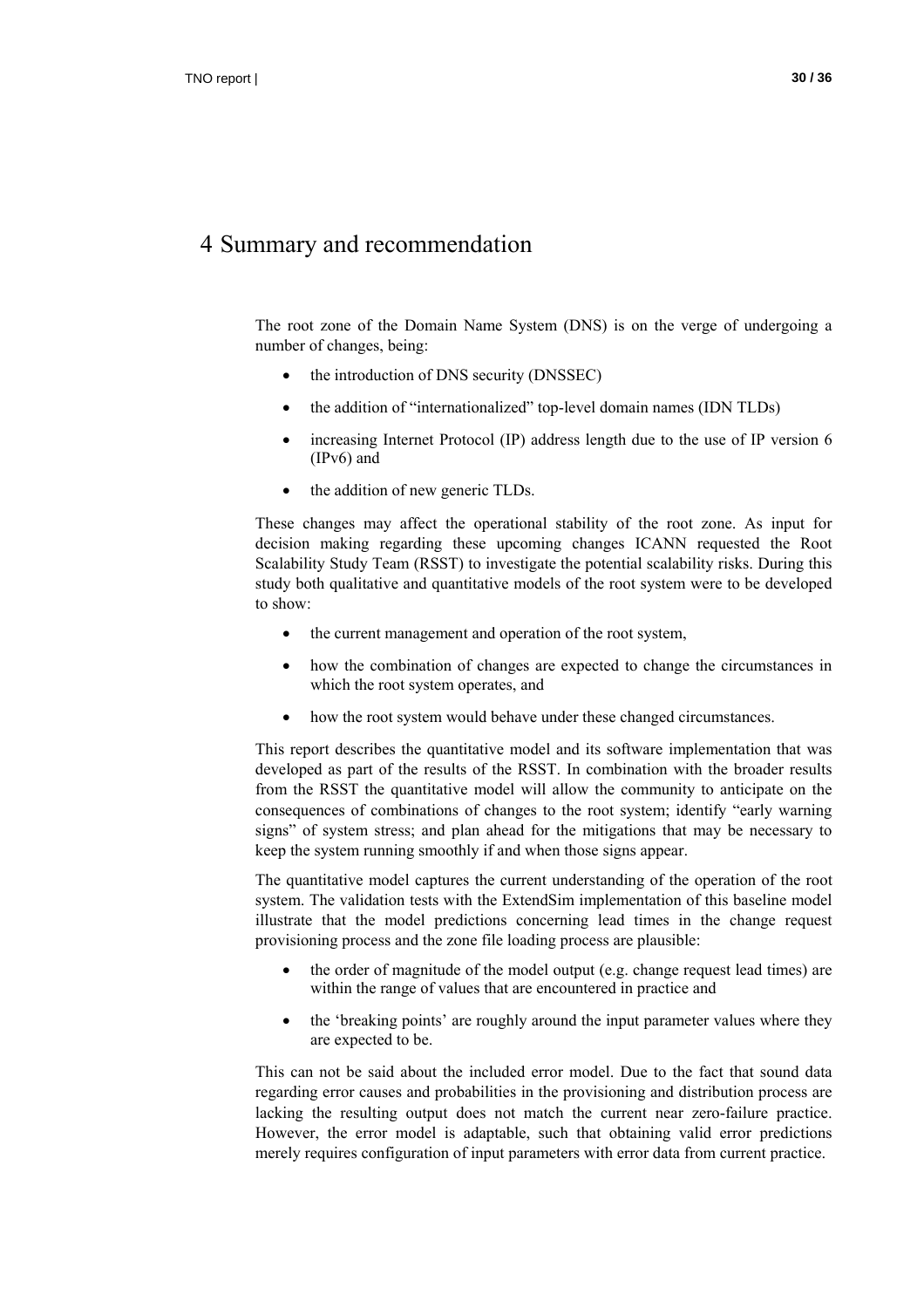Further, the modeling exercise itself has shown that there remain questions regarding several details of its current operation and that it was quite hard to find quantitative data as input for the model. For example, there was little information obtained to model the request handling by DoC. Also information and quantitative data concerning interaction between IANA, DoC and Verisign, especially in exception cases (e.g. an authorization check that turns out to be not OK) is hardly available. On the root zone file publication side the key, anticipated risk is to load a large zone file over a 'bad link', but there is no clear characterization of a 'bad link'. Based on these observations the delivered model should be regarded as a baseline model.

In case the desire rises to give more accurate boundaries for the scalability of the root, then the model should be taken one step further. The actions needed to do so are:

- Collect (more accurate) quantitative data as model input. This action can typically be combined with the general recommendation to start monitoring the root system in order to get "early warning signs" of system stress.
- During model development we chose some scope regarding the purpose of the model. Once the community starts using the model specific feedback regarding the use of the model should be gathered.
- The model should be fine-tuned and validated more extensively using this collected quantitative data and the more specific intended use of the model.
- After this fine-tuning step the model can be applied to conduct a root scaling analysis in order to give more accurate boundaries for the scalability of the root.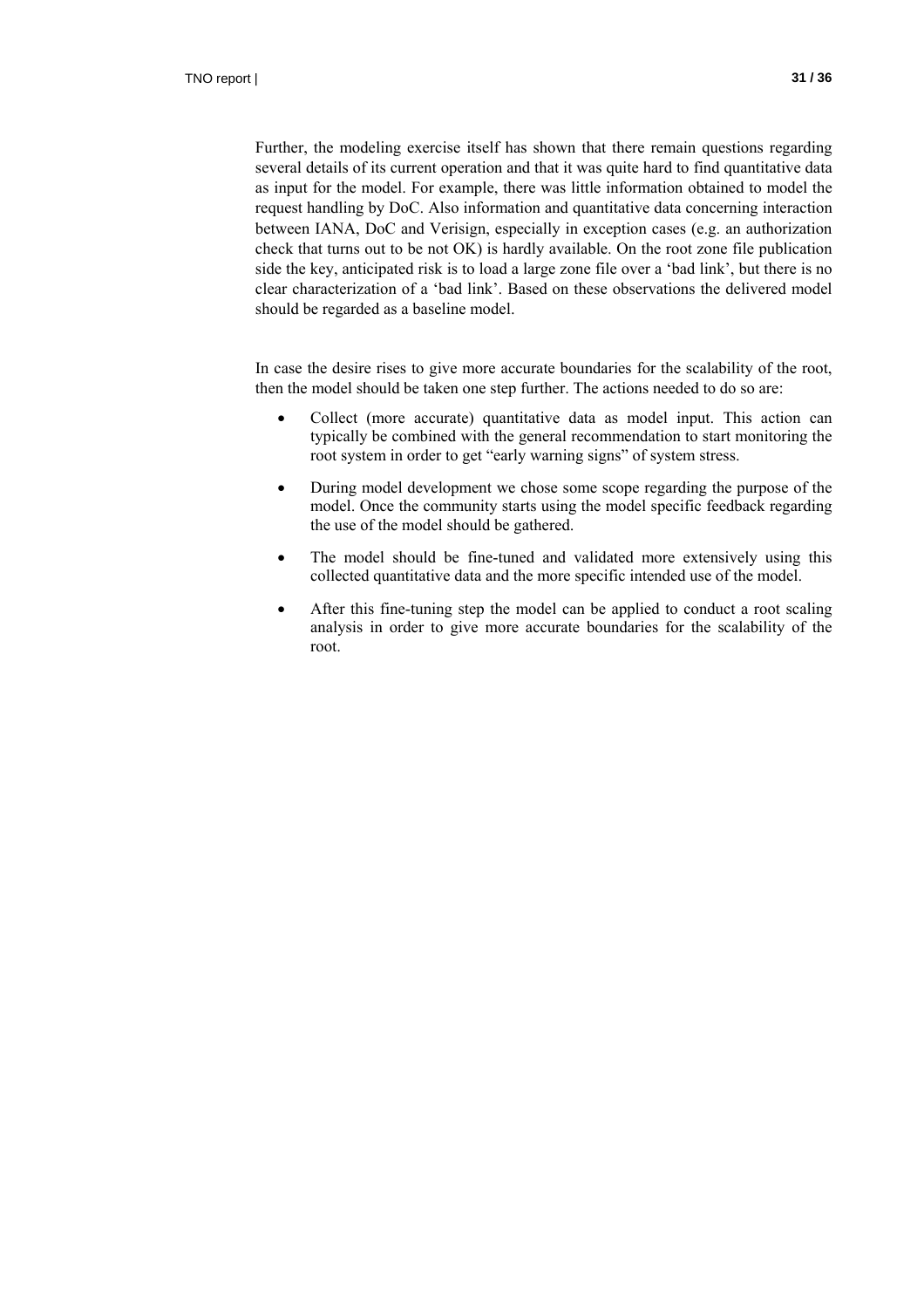# **Appendix A: References**

| $[1]$             | Integrated Performance Modelling Approach for Distributed<br>An<br>Applications and ICT Systems, B.M.M. Gijsen, R.D. van der Mei and J.L.<br>van den Berg, proceedings of international conference of the Computer<br>Measurement Group, December 2002, Reno. |
|-------------------|---------------------------------------------------------------------------------------------------------------------------------------------------------------------------------------------------------------------------------------------------------------|
| $\lceil 2 \rceil$ | Root Scaling Study Terms of Reference, ICANN Board, May 5, 2009.                                                                                                                                                                                              |
| $\lceil 3 \rceil$ | Human error model adaption and validation for Savannah river side nonreactor<br><i>facilities</i> , R.E. Veil, H.C. Bernhardt, J.E. Held, L.M. Olsen, S.A. Eide, 1994.<br>www.osti.gov/bridge/servlets/purl/10102668-<br>ndfaFm/webviewable/10102668.pdf      |
| [4]               | Trait and state predictors of error detection accuracy in a simulated quality<br>control task, K.L. Schell, A. Woodruff, G. B. Corbin and E.C. Melton,<br>Available online 26 January 2005.                                                                   |
| $\lceil 5 \rceil$ | Modeling TCP Throughput: A Simple model and its Empirical Validation, J.<br>Padhye, V. Firoiu, D. Towsley, J. Kurose, ACM SIGCOMM, 1998.                                                                                                                      |
| [6]               | Scaling the Root - Report on the Impact on the DNS Root System of Increasing<br>the Size and Volatility of the Root Zone, Jaap Akkerhuis, Lyman Chapin, Patrik<br>Fältström, Glenn Kowack, Lars-Johan Liman, Bill Manning, September 2009.                    |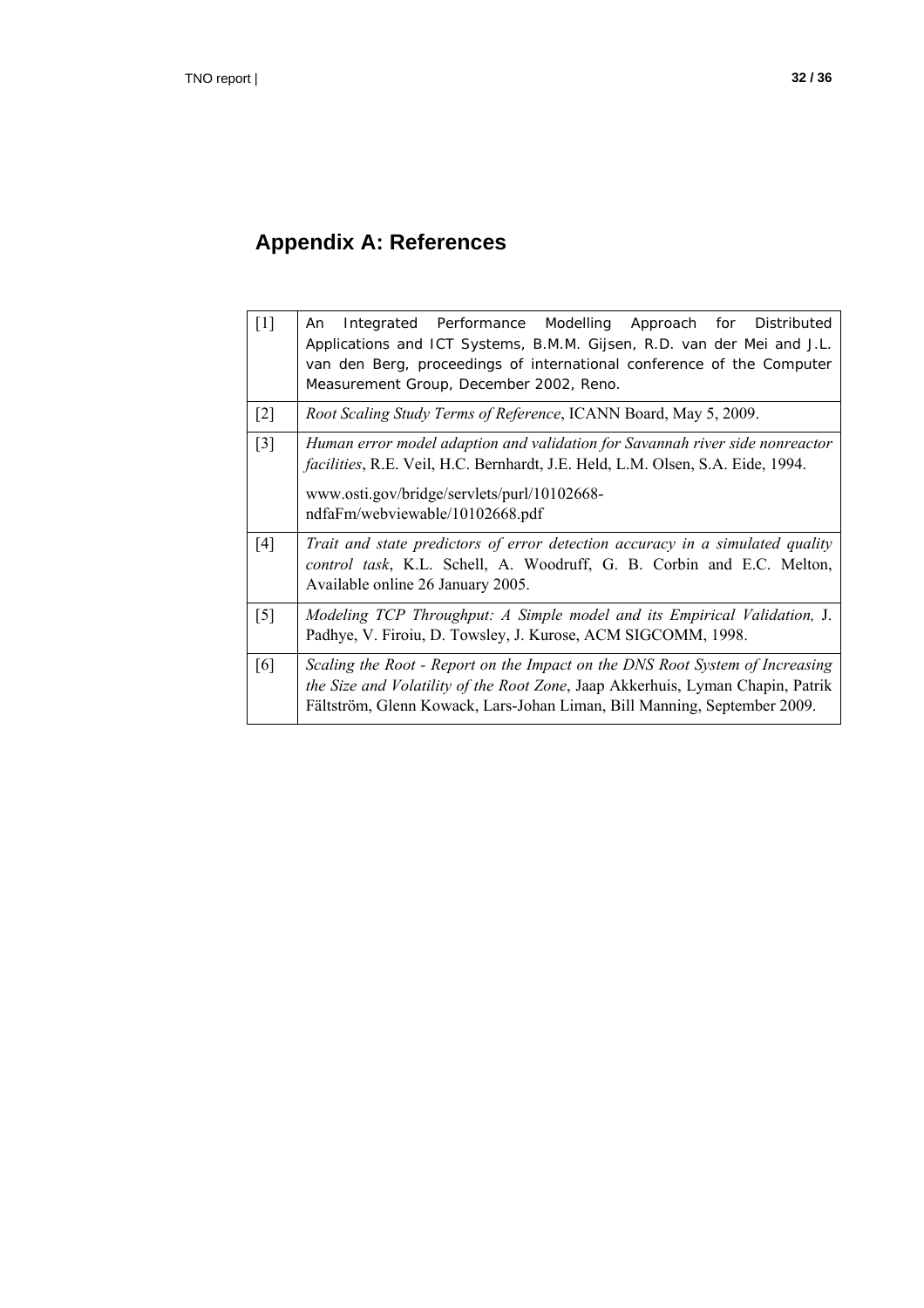### **Appendix B: Explanation of the error model**

In any process several potential threats (or hazards) can be identified. Typical high-level process hazards are errors made in the process (either human or automated) or changes being made to the (provisioning or publication) process itself. Given the relatively short time scale of the root scalability study a quick hazard analysis was performed. The resulting hazard that is selected as most relevant is, that a TLD change that should not be made gets made in the name servers. In particular if that results in the undesired affect that a zone becomes "invisible". The error model described in the document is focused on this hazard.

For a zone to become "invisible" there has to be some error in the published zone file. In order to find out how this may occur we scanned the provisioning and publication process to identify the most relevant failure causes. These are:

- 1. A TLD change request with an error is submitted to IANA. In the context of this study we regard the correctness of the content of the change request as the responsibility of the change requestor. Besides, IANA performs several double checks with administrative and technical responsible persons, which will typically correct this kind of errors. The syntax of the change request is verified via the eIANA web interface. Therefore, this type of error is considered out of scope.
- 2. An error in the change request content is introduced in any of the provisioning process steps, that slips through the checks in the process. This can only occur in steps were the change request content may be mutated. It is assumed that there are no bugs in the automated process steps, which means that such errors can only be introduced in the manually performed steps. It is possible that an error introduced in the provisioning process is corrected by a (human) check later in the process.
- 3. Once the change request is processed it is updated in the DM database. This step may also introduce an error in the zone data.
- 4. Apart from changes coming into the DM database errors may be introduced in the zone file data during DM database administrative tasks. In particular, more frequent changes to the database may lead to more frequent administrative actions, which can increase the error rate.
- 5. Then, twice a day the zone file will be produced. Potentially this may also introduce errors in the zone file, such as missing records or an empty zone file.
- 6. Finally errors may occur during the publication of the zone file. However, although transmission errors may occur that may lead to (long) delays, it is assumed to be very unlikely that errors will be introduced into the content of the zone file. Also the possibility of loading the wrong zone file is very low. After the zone file gets produced the RSOs do not check the content of the zone file (because it is not their responsibility).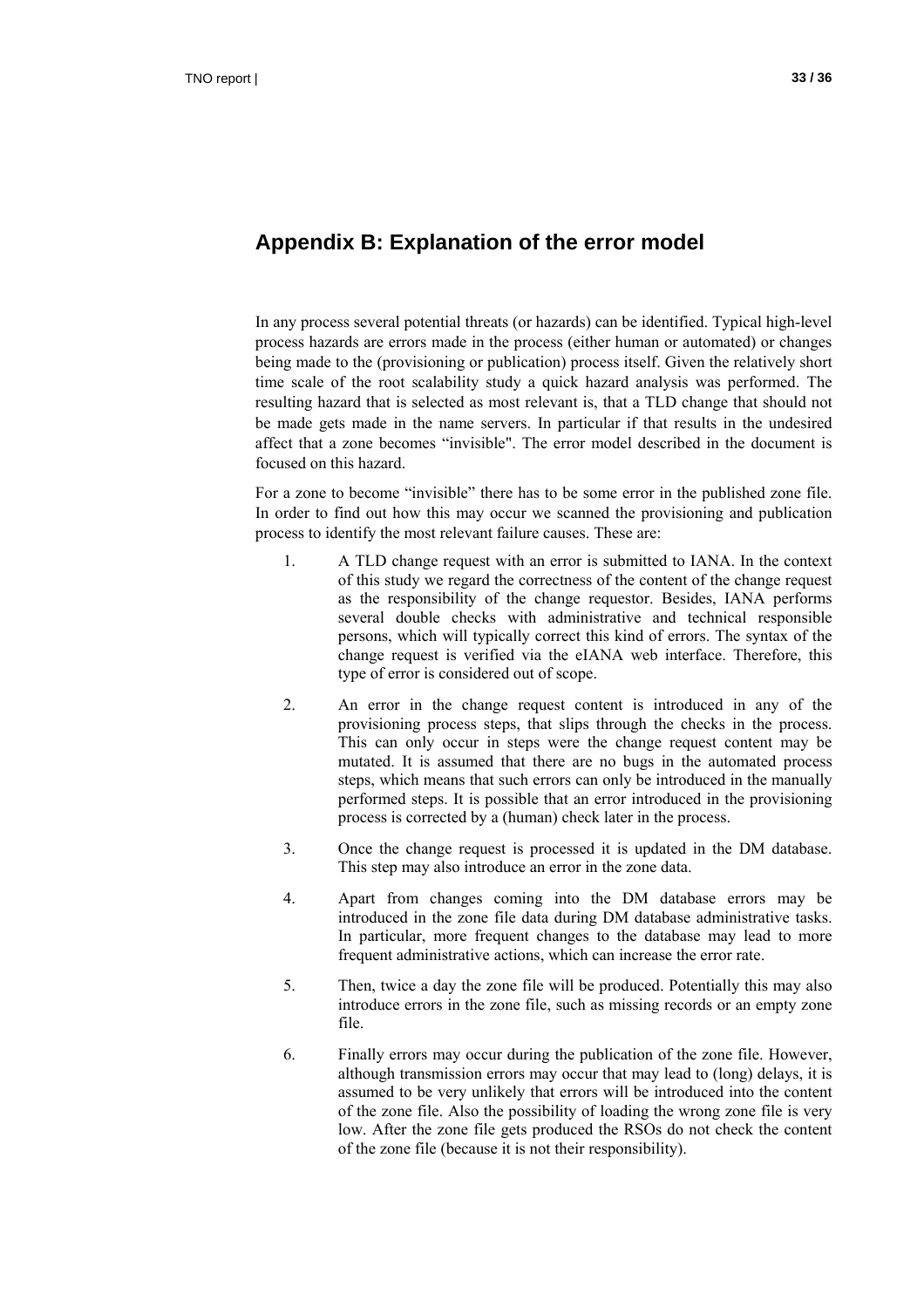7. In the same context as the previous failure mode an overload of DNS queries may introduce error in the process of uploading the zone files. However, the processing time of a lookup is typically extremely fast. Most RSO name servers (several up to many servers per site) can do at least 15.000 lookups per second. Therefore, the processing of lookups on a name server is not expected to be a bottleneck. Further, if it were to become a bottleneck, then the solution of speeding up or adding another name server is at hand. As a consequence, this failure mode is also left out of scope.

In order to include these failure causes in the model we have to determine the relationship between those failure causes and (a) the process steps in which these failure causes may occur and (b) the model input parameters. In the section containing the flowcharts of modeled provisioning and publication process it was already indicated where such failures (including their probability) may be introduced. Therefore, it remains to specify the relation between the model input parameters and the failure probabilities. In the failure mode model we include two concepts:

- a) the failure probability of a request increases if the number of human actions to process it increases
- b) failure probabilities increase with the amount of workload for human resources.

From the descriptions of the process flowcharts it will be clear that the number of human steps in the process is not fixed. In particular, if the performed change request checks result in "Not OK", then they result in some iterations between human resources. So the parameters specifying the "Not OK" outcome of checks indirectly influences the failure probabilities, because more human interactions imply higher failure probabilities.

Secondly, an increase in the number of TLDs may lead to higher name server sharing factor, which in turn increases the number of people involved in validation of change requests. In the model this can be reflected by increasing the parameter value that influences the number of iterations between IANA and the requestor. This may require more human interactions and it may make the verification process more complex, which may lead to higher failure probabilities in the provisioning process. This effect on the error probability is not explicitly included in the model (yet). Analyzing this effect would require to define several numerical simulation cases with distinct error probability input parameter values and running the model for those distinct values to see their impact.

Further, it is assumed that an increase in the number of change requests leads to higher workload for human resources, which may increase the failure rate of the manual checks. In the expertise field of human factors knowledge is available regarding quantitative human error modeling. Typically, human error models are used for air traffic control, car driving regulation and pharmacy. Examples of such quantitative data about human errors can be found in [3], [4]. Since no specific error data is available from IANA, DoC nor VeriSign, we base our model input parameters on this literature. This effect on the error probability is also not explicitly included in the model (yet). Again, analyzing this effect would require to define several numerical simulation cases with distinct error probability input parameter values and running the model for those distinct values to see their impact.

These failure causes and their relation with the model flowcharts and input parameters lead to a so-called "reward model", that is an integral part of the root scalability model. The way it works is as follows.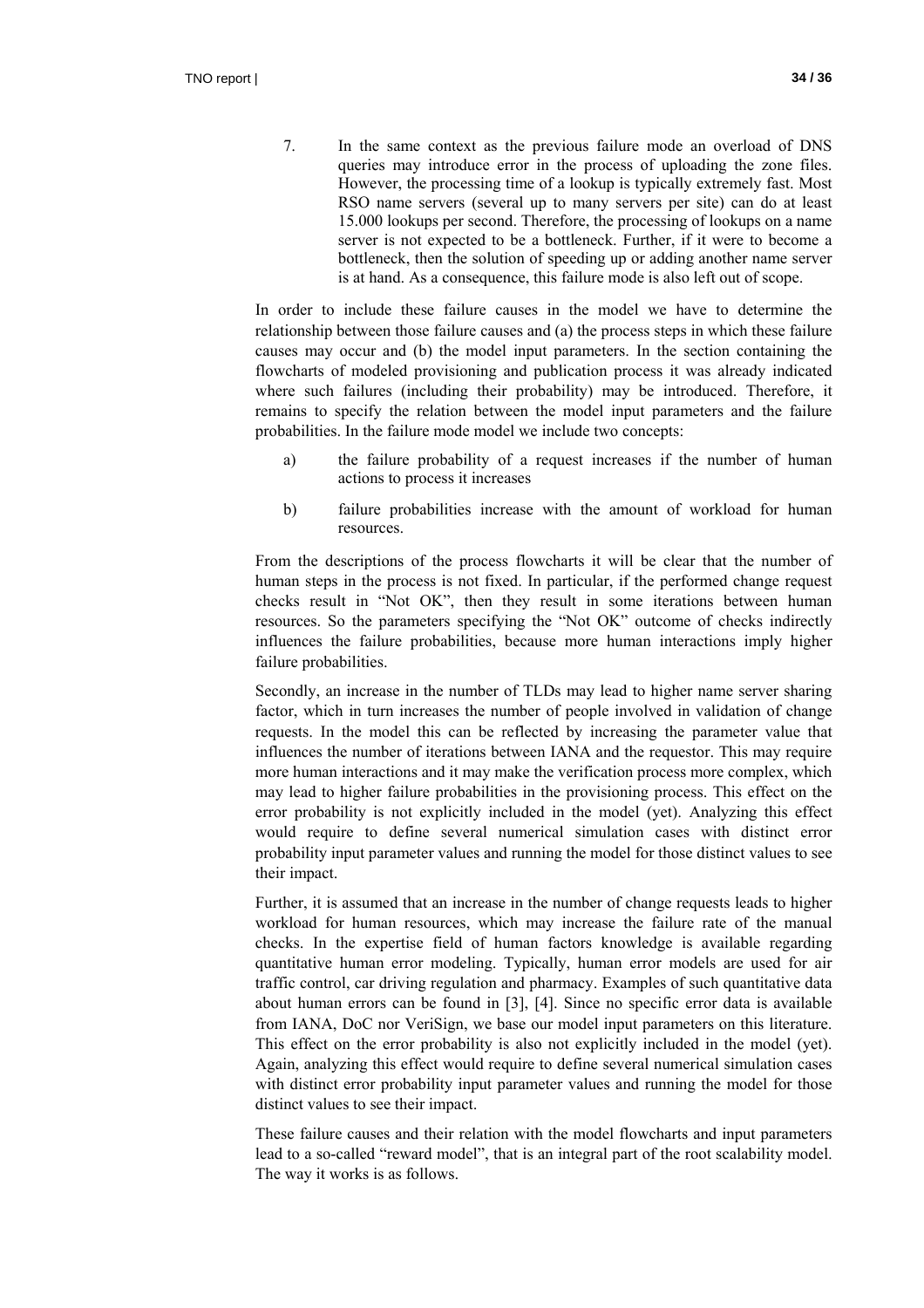- Each arriving TLD change request is assigned an attribute that represents the probability that its contents contains no error. Initially, the value of this attribute is set to 1.
- In each manually performed action the error attribute of the request is multiplied by the success probability (this is a model input parameter).

The purpose of this (human) error model is to estimate the quantitative relationship between the model input parameters and the resulting increase or decrease of error probabilities. In particular, it is not aimed assessing the (business) impact of errors, nor on detection or recovery actions for errors that get published in zone files.

Further, we will focus on the relative relationship of the model input parameters and the error rates; not on the prediction of absolute error rate values. This approach makes the error model is less sensitive to the availability and accuracy of data concerning errors in the current provisioning and publication process.